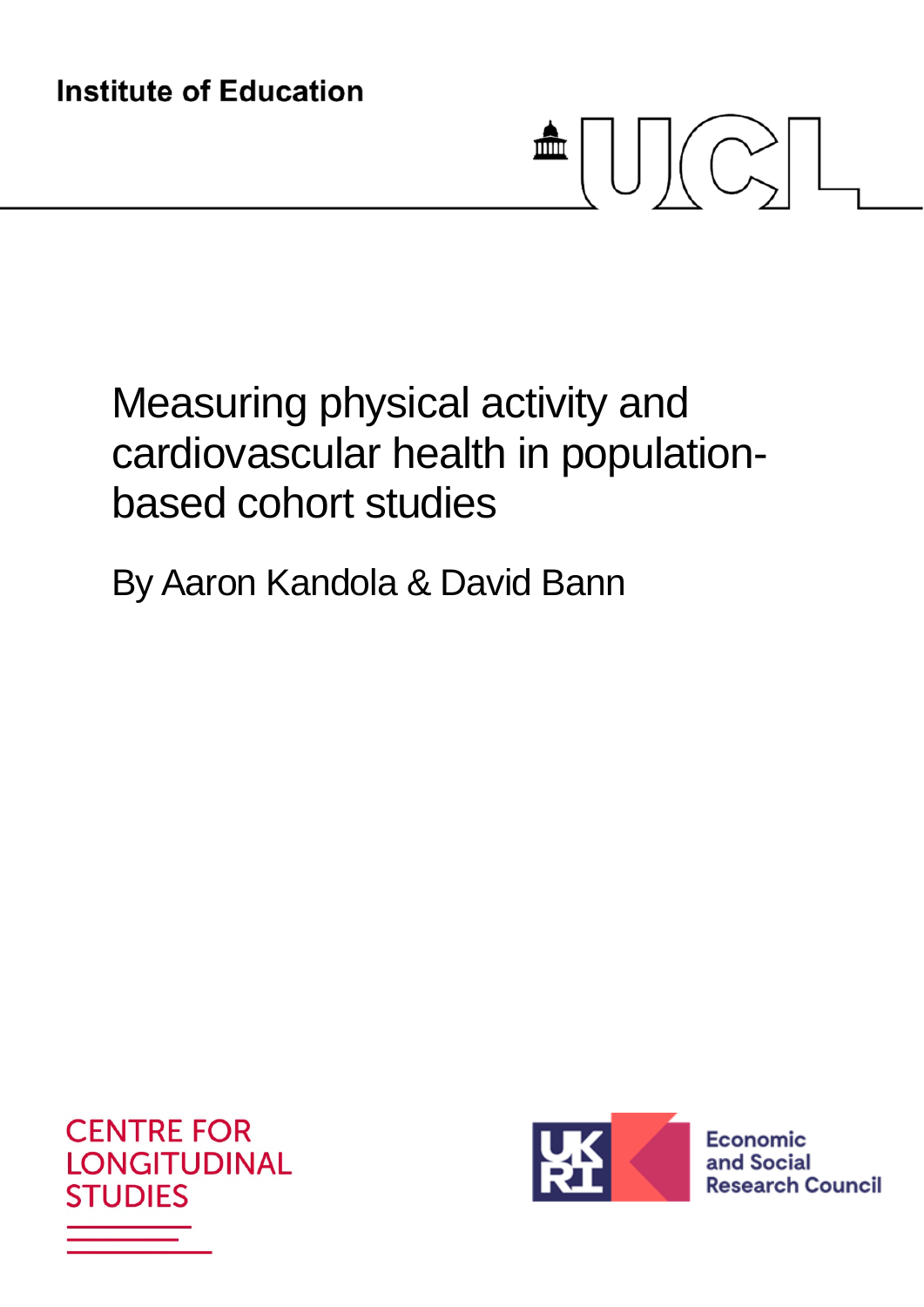# **Contents**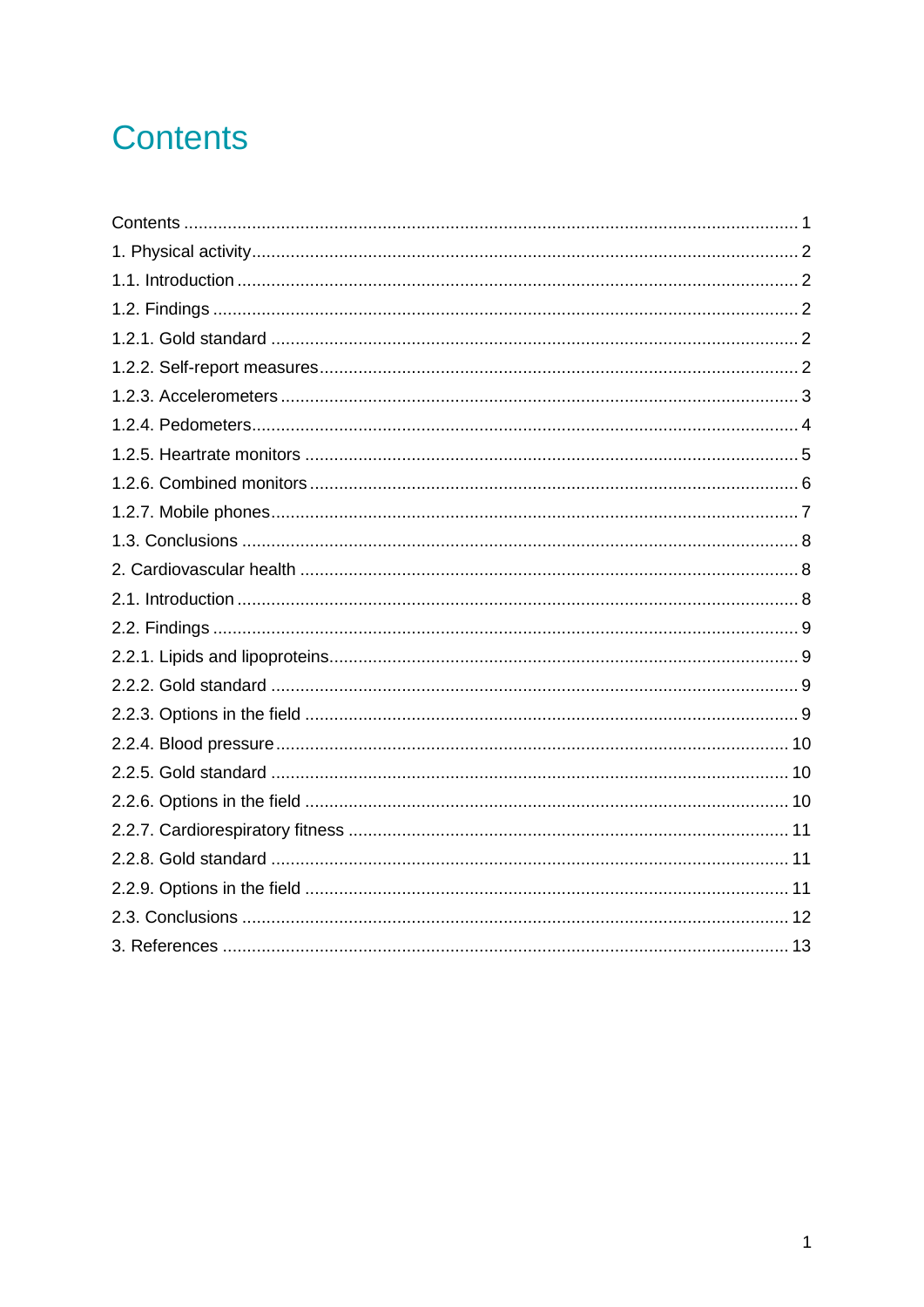# 1. Physical activity

### 1.1. Introduction

Implicating physical activity in biomedical and health research relies upon accurate measurement. Efforts to develop better ways of measuring physical activity have come on the back of a widespread rise in sedentary lifestyles (Tremblay et al., 2011; Wilmot et al., 2012). The importance of physical activity is well-established in physical health (Arem et al., 2015) and is increasingly becoming recognised in mental health (Schuch et al., 2018).

Physical activity refers to any bodily movement produced by the skeletal muscles that requires energy expenditure (Caspersen, 1985). It is a complex construct that can be variably categorised qualitatively (e.g. incidental activity, or exercise), quantitatively (e.g. frequency, duration, or intensity), or contextually (e.g. time, place, position, or posture) (Butte et al., 2012).

Ultimately, a tool for assessing physical activity should be versatile, easy to interpret, and accurate in estimating intensity, volume, duration, and frequency of activity (Ainsworth et al., 2015). We conducted a non-systematic rapid review of the literature in this area to identify existing and novel methods of measuring physical activity in large-scale studies. The following sections will outline some commonly used methods for measuring physical activity in population-based cohort studies (e.g. accelerometers), along with some more novel approaches (e.g. combined monitors).

## 1.2. Findings

### 1.2.1. Gold standard

Gold standard measures of physical activity involve direct measures of energy expenditure through measures of metabolic processes. Calorimetry uses body heat in a sealed calorimetry chamber, whereas indirect calorimetry uses measures of oxygen and carbon dioxide in a respiration chamber. It is also possible to use doubly labelled water, where participants consume modified drinking water and collect daily urine samples that are analysed to derive carbon dioxide expiration. However, these are expensive and difficult to administer in the field at scale (Aparicio-Ugarriza et al., 2015).

### 1.2.2. Self-report measures

Self-report questionnaires have been most common method of collecting physical activity data in population-based research. The most widely used questionnaire is the International Physical Activity Questionnaire (IPAQ) (van Poppel et al., 2010). It contains 31 questions (9 in the short-form version) on time spent sitting, in light activity (e.g. walking), moderate activity (e.g. leisure cycling), and vigorous activity (e.g. running) over the past week or in a typical week. As self-report methods are subject to attentional biases (Prince et al., 2008) validation studies have found poor correlations with objective measures of activity, such as accelerometers (e.g. *r* = 0.09 to 0.39) (Lee et al., 2011a).

However, self-report questionnaires have a low participant burden and can provide detail on the environmental and psychosocial context, and perceived intensity of physical activity. It is also possible to group patterns of activity together that may involve rapid fluctuations in intensity, or bouts of inactivity, such as gardening. Most physical activity guidelines are also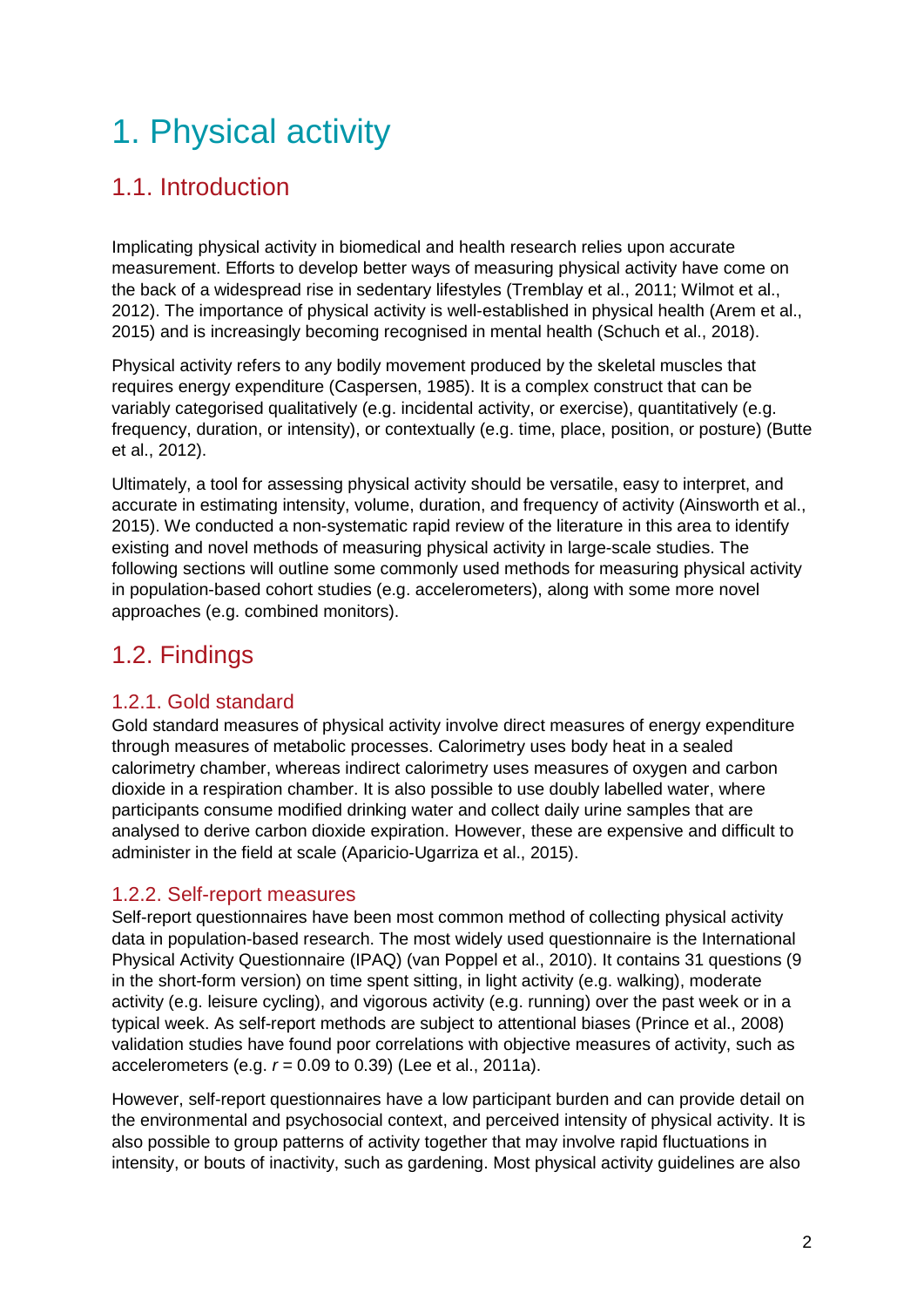based on data from self-report questionnaires, so they can be more comparable in studies using this type of data (Troiano et al., 2014).

### 1.2.3. Accelerometers

Accelerometers are electromechanical devices that measure bodily movements through changes in acceleration on one, or multiple planes, over time. They have become the preferred method of objectively estimating physical activity in field research (Hills et al., 2014). The monitor is worn on a part of the body most likely to capture movement (close to the its centre of gravity), usually the wrist or hip. It records any bodily acceleration as a 'count'. These counts are usually recorded in pre-specified time periods ('epochs'), usually of 1 minute, with counts per epoch taken to indicate magnitude of movement.

Validation studies have found that accelerometers have a moderate-to-strong correlation (*r* = 0.45-0.93) with direct measures of oxygen consumption (e.g. doubly labelled water and indirect calorimetry) when estimating physical activity in children and adults (Trost et al., 2005).This variety is due to methodological differences such as the use of different devices, pre-processing and analysis, length of use, epoch definition, bodily placement (e.g. hip, or wrist), or the type of activities being monitored. Accelerometers have been used in several national cohort studies, such as in Canada (Collet et al., 2011) and the UK (O'Donovan et al., 2013).

Over 50% of published studies use ActiGraph accelerometers for measuring energy expenditure (Wijndaele et al., 2015). The latest models (GT3X, GT3X+, and wGT3X-BT) contain a triaxial sensor, meaning they can record acceleration over three planes. These are generally more accurate for estimating physical activity than earlier uniaxial models that only recorded acceleration on the vertical axis (Butte et al., 2012). Triaxial devices may also be more useful in children as it can capture jumping, and climbing behaviour (Hills et al., 2014). Compared with direct measures of oxygen consumption using gas analysis, the ActiGraph GT3X+ has a strong correlation (*r* = 0.73) when estimating physical activity in a sample of 52 participants performing structures tasks (Bai et al., 2016). But the model performs poorly when estimating physical activity during higher intensity activities and field sports (Gastin et al., 2018).

Other types of accelerometer focus on approximating posture, which is more useful in studies of sedentary behaviour (Granat, 2012). The Intelligence Device for Energy Expenditure and physical Activity (IDEEA) uses multiple sensors located around the body, whereas other devices only use a single sensor, such as activPAL (Granat, 2012). ActivPAL is validated against direct observation using an automated camera for measure for measuring sedentary behaviour in 11 free living participants with 4.11% error (Kim et al., 2015).

Accelerometers are well established in research due to their ability to non-invasively collect reliable and detailed information on the frequency, duration, pattern and intensity of activity (Ainsworth et al., 2015). They can also estimate gait speed using cadence (steps/minute). Accelerometers may be the most practical way of measuring physical activity outside of a laboratory but are expensive compared to pedometers or self-report questionnaires.

In recent years, a range of commercial activity trackers containing accelerometers have become available that are inexpensive and have comparable accuracy to research-grade accelerometers (Evenson et al., 2015). Commercial monitors also have several other advantages, including real-time feedback, high ecological validity and excellent connectivity for syncing with mobile phones or computers. Their use in research is growing rapidly. In 2016, around 127 trials were registered using Fitbit activity monitors for a range of purposes,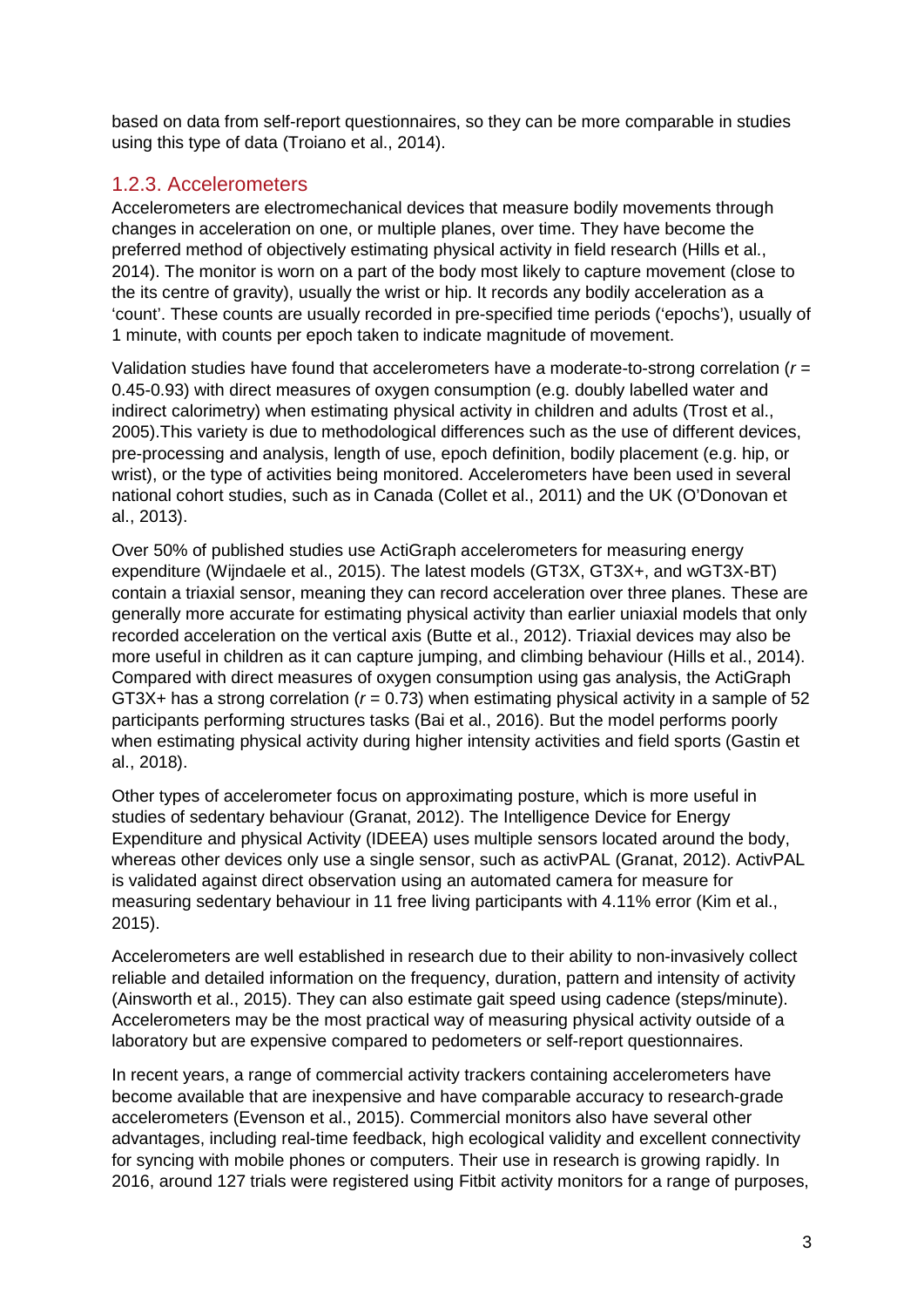with the majority being physical activity monitoring for health purposes (Wright et al., 2017). There are a great range of different activity trackers, but vast majority of activity trackers are made by Fitbit or Jawbone who make up around 87% of the market share (Dolan, 2014).

A systematic review found that models from both brands are reliable step monitors (Pearson or interclass correlation coefficient >= 0.80) when validated against step counting or accelerometer steps, but error increases markedly at slower walking paces (Evenson et al., 2015). Two systematic reviews have found activity monitors tend to underestimate energy expenditure with Fitbit monitors being the most accurate (Bunn et al., 2018; Evenson et al., 2015). For estimating physical activity several Fitbit and Jawbone brands are validated against indirect calorimetry with studies including 52 (Bai et al., 2016) and 60 (Lee et al., 2014) participants finding 10-20% error in semi structured environments. Against doubly labelled water in 19 free living participants activity monitors underestimated physical activity by 590 to 69 kcal/day (Murakami et al., 2016). Compared with direct gas analysis the activity monitors underestimated physical activity by 13-29% in 30 participants in semi-structured environments (Imboden et al., 2018). This study also found they underestimated steps by 23 to 32% compared with direct observation. In general, commercial and research grade accelerometers perform at roughly the same level for estimating steps and energy expenditure.

However, broader problems with all accelerometers include the high variability in methods for processing and analysing the data (Troiano et al., 2014). This is further complicated by the use of different proprietary algorithms, such as for converting raw data to counts. For commercial grade accelerometers, the algorithms for determining steps and energy expenditure are typically not shared with researchers (Wright et al., 2017). There is no consensus on how commercial activity monitors calculate METs, which makes comparisons with other studies challenging.

Accelerometers are reliable measures of steps and can accurately distinguish between related activities such as walking and running. But most accelerometers only focus on lowerbody movement (Aparicio-Ugarriza et al., 2015). They are poor at estimating non-ambulatory activities that may account for a substantial part of an individual's daily activity, such as cycling and resistance training. They are also less sensitive to sedentary, or light intensity activity, but some models have sought to address this limitation, such as ActivPal.

Compliance can also be problematic. A systematic review of two pedometer and eight accelerometer studies between 2012 and 2017 found a mean adherence of 59% (39.6% to 85.7%), but samples were predominantly males aged between 42 and 82 (Marin et al., 2019). But data from the US NHANES studies suggests that compliance rates are greater for wrist-worn accelerometers where 70-80% of participants provided sufficient data for analysis, compared to 40-70% with the hip-worn accelerometers (Troiano et al., 2014).

### 1.2.4. Pedometers

Traditional pedometers are small devices that detect vertical acceleration (movement up and down) from the hips. Each up and down movement is measured as a step count. They are particularly suited to measuring 'ambulatory' activities, such as walking or running (Tudor-Locke et al., 2002). More modern pedometers use a microelectromechanical system, and specialised algorithms that have greatly improved their accuracy (Ainsworth et al., 2015).

Compared against a manually counted steps on a treadmill, a study of 10 pedometers in 10 people found that they can accurately record steps (~1% error) and distance (~10% error), but performed worse at slower paces (Crouter et al., 2003). Two of the most commonly used pedometers are the Omron HJ and YAMAX DigiWalker range. These are validated against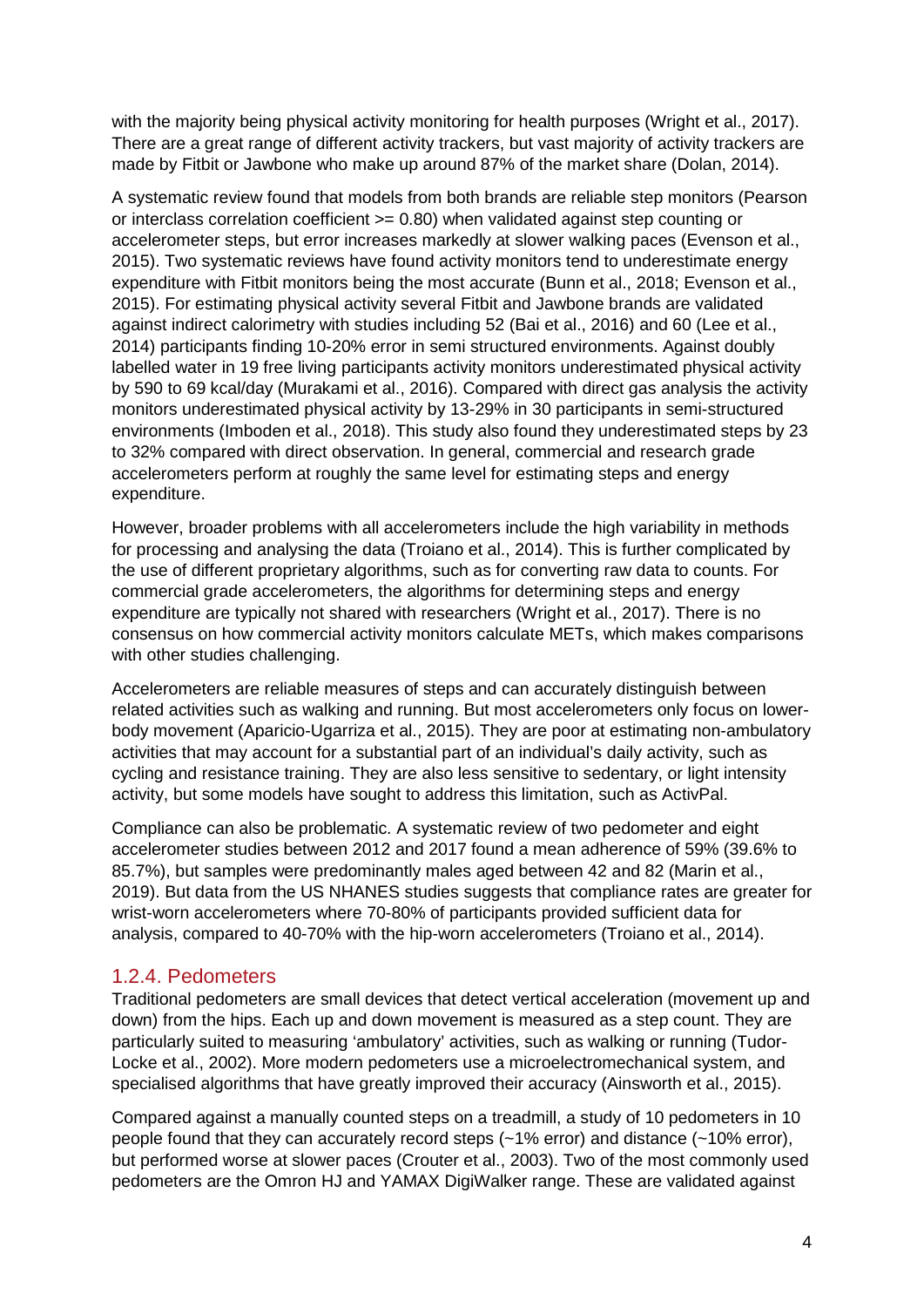manual step counting on a treadmill with the Omron pedometer showing high consistency across all speeds (ICC =  $0.90 - 0.99$ ), and the YAMAX pedometer showing good consistency at higher speeds (ICC =  $0.72 - 0.99$ ) but less consistency at paces of less than 4km/h (ICC = 0.28- 0.53) (Lee et al., 2015). The poorer performance at slower paces means that pedometers may not be suitable for older populations, or those with abnormal gait speeds (Hills et al., 2014). Many population-based studies across the world have used pedometers on a large scale, such as in Australia (Dwyer et al., 2007) and the US (Bassett et al., 2010).

A great range of commercial pedometers are also now available, with some showing good validity. For example, the Fitbit Zip correlates well with a YAMAX pedometer and ActiGraph GR3X accelerometer for measuring steps at various speeds in free living conditions (*r* = 0.91) (Tully et al., 2014).

Pedometers have some advantages over accelerometers. The most pertinent of which is price. This can be as low as £10 per unit, whereas accelerometers often cost over £100 per unit. Pedometers have traditionally been a more reliable measure of steps (Butte et al., 2012). One study comparing an accelerometer (ActiGraph GT3X) with a pedometer (DigiWalker SW-200) in overweight and obese adults found the pedometer to be more accurate when the total step volume was high or low, but the difference was small (Barreira et al., 2013).

However, pedometers are more limited than accelerometers as most models only detect acceleration across the vertical plane, i.e. detecting up and down movement. They are unable to fully capture physical activity due to their exclusive focus on steps (Ainsworth et al., 2015). Pedometers are also unable to provide supplementary detail on ambulatory activities, such as walking speed or stride length (Butte et al., 2012). This makes it difficult to estimate total distance travelled without prior calibration, which can be time-consuming.

The accuracy of modern accelerometers for measuring steps is becoming indistinguishable from pedometers (O'Neill et al., 2017), and they also provide other data that can be extrapolated to provide more meaningful information that steps. For example, they collect temporal information that allow for estimations of time spend in different activities. Modern triaxial accelerometers can also capture a much wider range of activity than steps as they record acceleration across three planes.

But this simplicity does mean that the data from pedometers is more comparable, straightforward to analyse, and has an easily interpretable unit of output (steps), than accelerometers (Ainsworth et al., 2015).

#### 1.2.5. Heartrate monitors

Heart rate monitors are small, non-invasive devices that record heart rate. Unlike accelerometers and pedometers, they do not measure activity through detecting motion.

Minute-by-minute heart rate monitoring is another method for assessing physical activity. This assumes a linear relationship between heart rate and oxygen consumption (energy expenditure). Some studies have demonstrated this assumption to be valid across a range of activities (Livingston, 1997), with small variations due to factors such as age, fitness levels, and movement efficiency. Insufficient calibration can exaggerate these variations and caution is necessary when dealing with certain population groups, such as older populations (Schrack et al., 2014).

Calibration studies typically involve the simultaneous recording of heart rate, and oxygen consumption while performing various tasks at different intensities. Researchers typically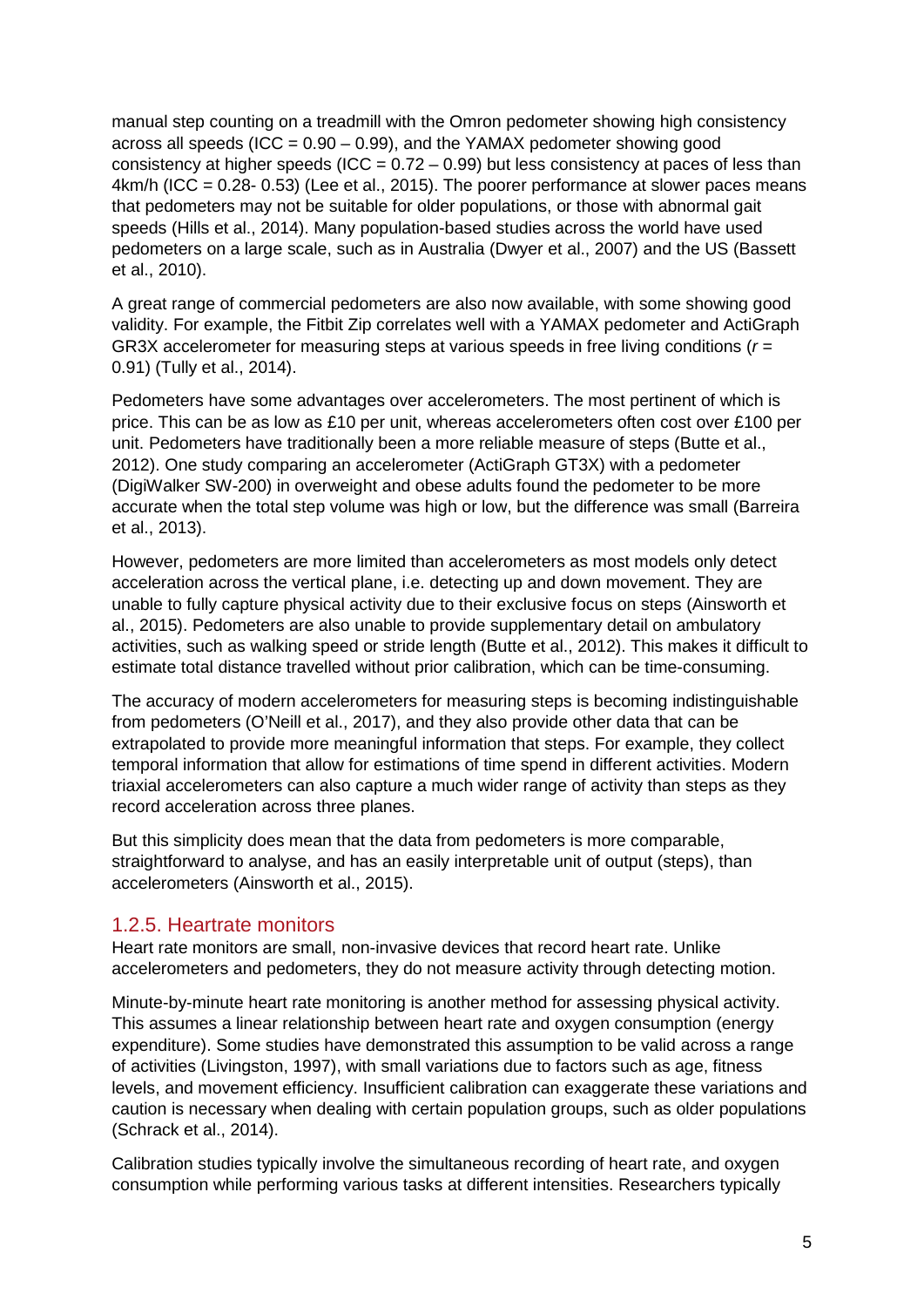use FLEX-HR to account for the overlap between active and sedentary heart rate. This assigns individually determined thresholds based on maximum resting heart rate, and minimum active heart rate. FLEX-HR has been validated against doubly labelled water with a similar predictive value for physical activity in eight young athletes (Ekelund et al., 2002). A range of commercial grade monitors also track heartrate with good accuracy. A recent systematic review indicates that commercial grade activity monitors are validated against ECG monitors (CC = 0.78 to 0.99) with the Polar H7 (CC = 0.99) and Apple Watch (CC = 0.92 to 0.98) being the most accurate brands (Bunn et al., 2018).

A key advantage of heart rate monitors is the ability to calibrate them to individuals, which can account for variation due to factors such as fitness (Hills et al., 2014). But this calibration procedure can be costly, and time-consuming. It is also possible to obtain good measures of exercise intensity, and both ambulatory and non-ambulatory activity types. But heart rate monitors are poor at estimating low intensity activity and can be disrupted by other factors than activity that affect heart rate, such as prescription drugs (Butte et al., 2012).

### 1.2.6. Combined monitors

Innovations for improving the collection of physical activity data is unlikely to occur from developing fundamentally new methods, but instead from modifying existing methods (Intille et al., 2012). Accelerometers, pedometers and heart rate monitors each have downsides that can be overcome through combining them with each other, or other devices. Multisensor systems involve the combination of multiple physiological and mechanical sensors, such as accelerometers, global positioning systems (GPS), heart rate, body temperature, and skin response monitors.

The most promising method is to combine heartrate monitors with accelerometers to improve accuracy. For example, using accelerometer data makes it possible to verify changes in heartrate are due to physical activity. Data from the heartrate monitor can help an accelerometer to capture non-ambulatory activities, such as cycling, or weightlifting. It can reduce measurement error across the whole spectrum of physical activity intensities as heartrate monitors are superior for measuring higher intensity activity, while accelerometers are superior for lower intensity activity (Ainsworth et al., 2015).

ActiHeart is the most widely used example of such a device. Compare with direct calorimetry, the ActiHeart device predicting energy expenditure with a very low error of 0.9% (SD = 10.3) in 109 children and adolescents (Zakeri et al., 2008). The error was not correlated with age or body mass, indicating a lack of systematic error. It is also validated against indirect calorimetry in 39 children showing a strong correlation with physical activity (R2 = 0.86), but this was a small improvement on models of activity alone without heartrate (R2 = 0.82) (Corder et al., 2005). Combining accelerometer and heartrate monitors consistently improve accuracy of physical activity than either method alone (Brage et al., 2005; Butte et al., 2012; Corder et al., 2005; Villars et al., 2012). The ActiHeart has been used in population-based cohorts before such as the National Survey of Health and Development in the UK with 1,727 participants (Cooper et al., 2015).

The device is validated against indirect calorimetry in adults (Casiraghi et al., 2013; Santos-Lozano et al., 2017), doubly labelled water in children (Calabro et al., 2013) and overweight and obese women (Slinde et al., 2013), sample sizes varied from 26 to 62. The measurement error varied from 10.9% to 20.7% depending on the model used and the device shows consistent individual variation when estimating energy expenditure. Similarly to accelerometers, the SenseWear Armband may not provide reliable estimates for physical activity during higher intensity activities and field sports (Gastin et al., 2018).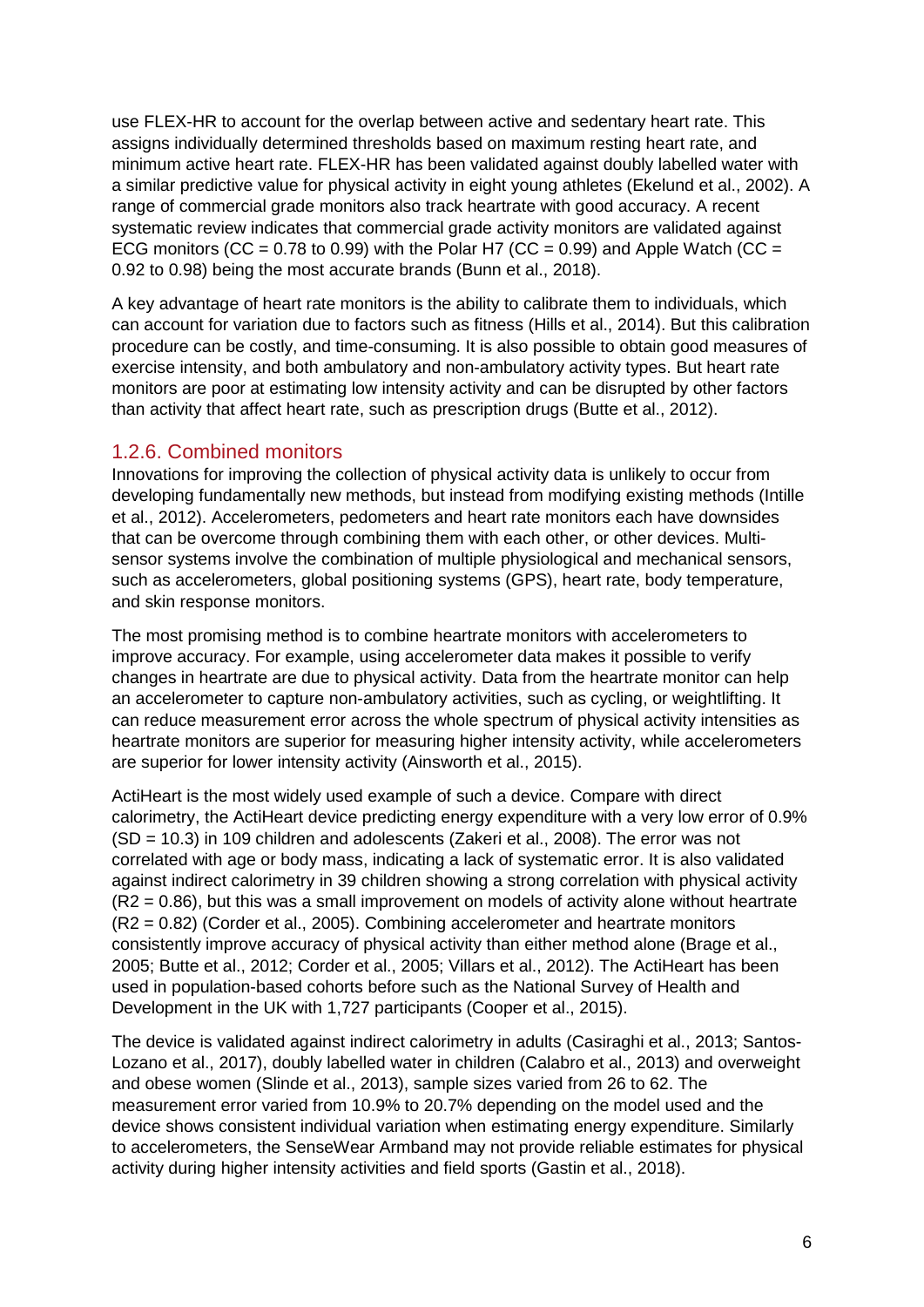Multi-sensor systems improve accuracy, especially for non-ambulatory activities (Ainsworth et al., 2015) But they are more expensive and can increase participant burden if they involve the use of multiple devices, or more invasive devices. The development of commercial grade devices that combine accelerometers with heartrate monitors could be a useful option for reducing cost, but little work has been done to validate these devices so far. One study tested a range of commercial devices with heartrate monitors against a clinical pulse oximeter in four participants and found error ranged between 8.9 to 20.2% (El-Amrawy & Nounou, 2015). Another study with 24 participants compared the Fitbit and Basic Peak commercial devices to ECG and found strong correlations for both (r = 0.83 and 0.92, respectively) (Jo et al., 2016).

#### 1.2.7. Mobile phones

There are also novel opportunities for data collection from the widespread use of mobile phones with a range of built-in sensors, good storage and battery capacities, built-in internet connectivity, location services, and fast processors (Intille et al., 2012). As many people already own a mobile phone, they are cost-effective and have a low participant burden. Their storage and connectivity capacities mean they are well suited to collecting and sending large amounts of data. The use of activity monitors can also cause participants to change their behaviour (Trost et al., 2005), but the use of mobile phones as a more passive measure may reduce this effect.

Several attempts to validate the use of mobile phones in tracking activity have been made. One study found the raw counts of android phones and an accelerometer (ActiGraph GT3X+) correlate strongly ( $p = 0.77$ -0.82) in a laboratory and correlated moderately ( $p =$ 0.59-0.67) in free-living (Hekler et al., 2015). Other studies have found mean step count of iOS applications (Fitbit, Health Mate, Runtastic and Moves) and one Android application (Moves) varied between -6.7% and 6.2% compared with direct observation (Case et al., 2015), mean error when attached to the arm in one study was 0.7% (Presset et al., 2018). Other studies have found iPhone pedometers to be inaccurate compared to direct observation for measuring steps (Bergman et al., 2012; Balmain et al., 2019) and sensitivity ranging from 69.3% to 101.3% compared with pedometers (Boyce et al., 2012). There is also a large variety in the accuracy of different apps on the same device for measuring steps (Åkerberg et al., 2012; Leong & Wong, 2017).

A study in 2014 developed an algorithm to test the capacity of an iPhone/iPod to record activity type (walking or running), speed (kmh-1), and energy expenditure (METs) against indirect calorimetry (Nolan et al., 2014). They found high classification accuracy for identifying activity type (99%), a bias of 0.02kmh-1 ( $SE = 0.57$  kmh-1) for speed, and bias of 0.35 METs (SE 0.75) for walking and -0.43 (SE 1.24) for running. The accuracy (between 91.7-100%) of iPhone/iPod for identifying common activity types, such as walking, jogging, and sitting has also been demonstrated elsewhere (Wu et al., 2012). A review of 10 studies found smartphone measurement accuracy for identifying activities ranges from 52 to 100% (Bort-Roig et al., 2014).

Many of these studies are on healthy young people. While these results may not be applicable to older populations or people with abnormal gait patterns (Brodie et al., 2018) mobile phones are highly customisable. There are opportunities for researchers to develop their own software using raw sensor data through platforms such as Apple's Research Kit and Care Kit (Wright et al., 2017). These platforms are tailored to biomedical and health research and have already shown great potential. For example, mPower app is designed to study sleep, exercise, mood and movement data in people with Parkinson's disease and already has over 10,000 users (Bot et al., 2016).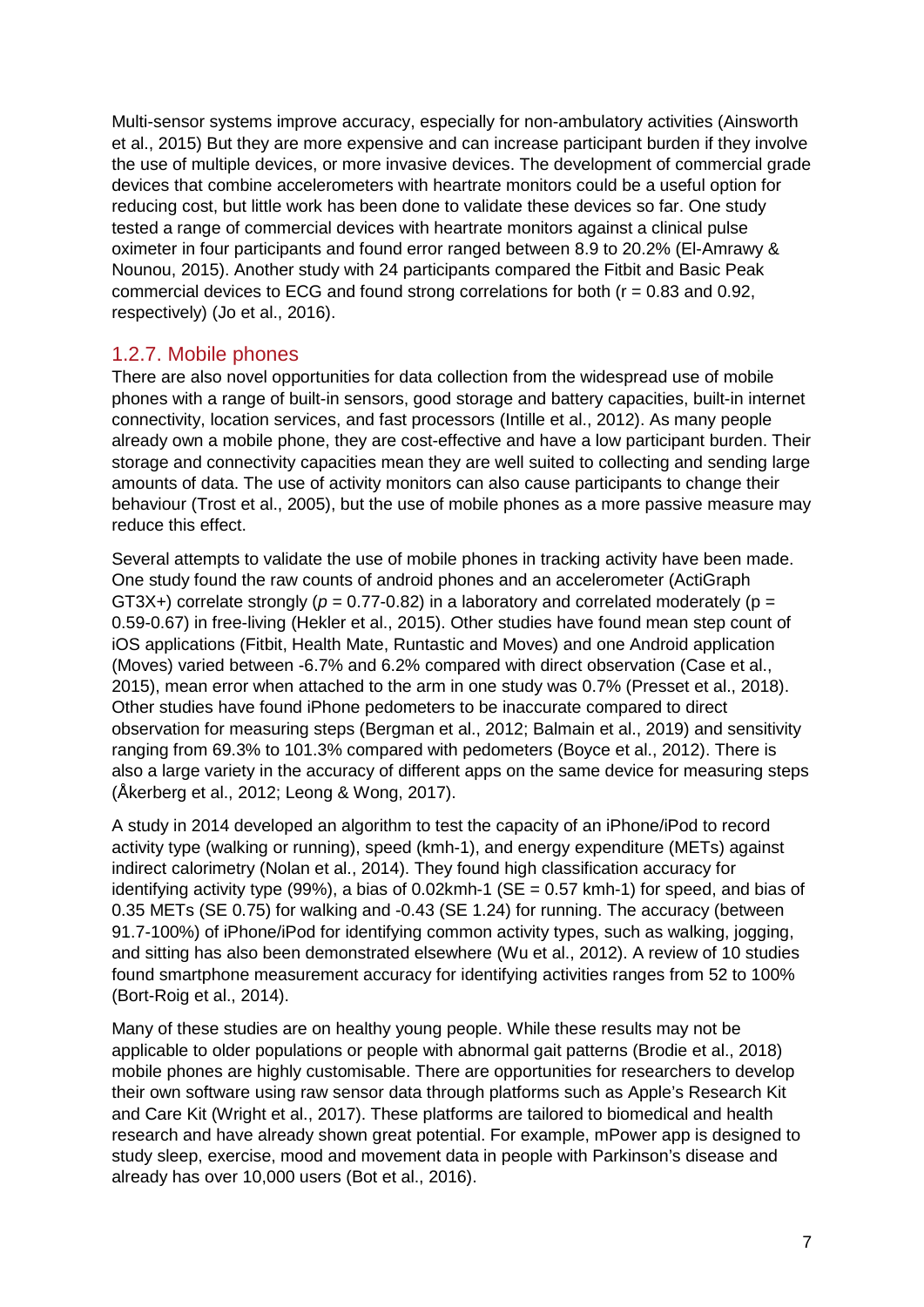The scalability of physical activity monitoring is demonstrated by a recent study by Althoff *et al.* (2017) who collected mobile phone data using the Azumio app on the physical activity of 727,527 people from 46 countries. But at the time, Azumio was not validated. Brodie *et al.* (2018) found significant undercounting by Apple phones using the Azumio app, with median accuracy ranging from 15 to 66%. Median accuracy for Android phones was 38% to 100% compared with direct observation. There also seems to be great variety in the accuracy of different apps and different positions of the phone (Åkerberg et al., 2012; Leong & Wong, 2017).

### 1.3. Conclusions

Measuring physical activity in population-based cohorts has advanced greatly from the shift to objective measures. Accelerometers may currently be the best option for estimating physical activity in field research. Newer triaxial models provide greater accuracy and versatility than pedometers, but this comes with an increase in price. Pedometers are still a reliable option for providing a cost-effective measure of steps, which can be used to estimate physical activity. Commercial grade accelerometers are another option that could reduce cost without compromising reliability. Accuracy may be further increased through the use of more expensive combined monitors, such as ActiHeart. But it is unclear whether the modest increases in accuracy justify the price difference.

The use of mobile phones has an enormous potential for collecting physical activity data in large cohorts at minimal cost and low participant burden. However, the reliability of these methods is still a major concern.

# 2. Cardiovascular health

### 2.1. Introduction

Cardiovascular health refers to the functioning of the circulatory system, which comprises of the heart and blood vessels. The circulatory system transports oxygen and nutrients through the bloodstream to tissues around the body and removes carbon dioxide and other waste products.

Dysfunction in the cardiovascular system is severe and can be fatal. Cardiovascular disease (CVD) is the leading cause of mortality worldwide, which accounts for 17.9 million deaths each year, representing 31% of all deaths worldwide (WHO, 2018). CVD refers to a group of conditions that affect the heart and blood vessels.

A range of genetic, environmental and behavioural factors affect the risk of CVD. These can be modifiable risk factors such as physical inactivity, or non-modifiable factors such as age (WHO, 2017). The culmination of these known factors is directly observable through a collection of biological indicators that can be measured to determine a person's cardiovascular risk profile. There are a great range of different models for predicting CVD, with the most recent systematic review finding 363 validated prediction models (Damen et al., 2016). Most models include age, smoking status, blood pressure and cholesterol levels. But this review identified over 100 additional factors that are only included in one or two models. This demonstrates both the complexity of quantifying CVD risk and the empirical focus on developing novel methods for understanding and predicting CVD.

Here, we conducted a non-systematic rapid review of the literature in this area to identify novel methods of measuring cardiovascular health in large-scale studies.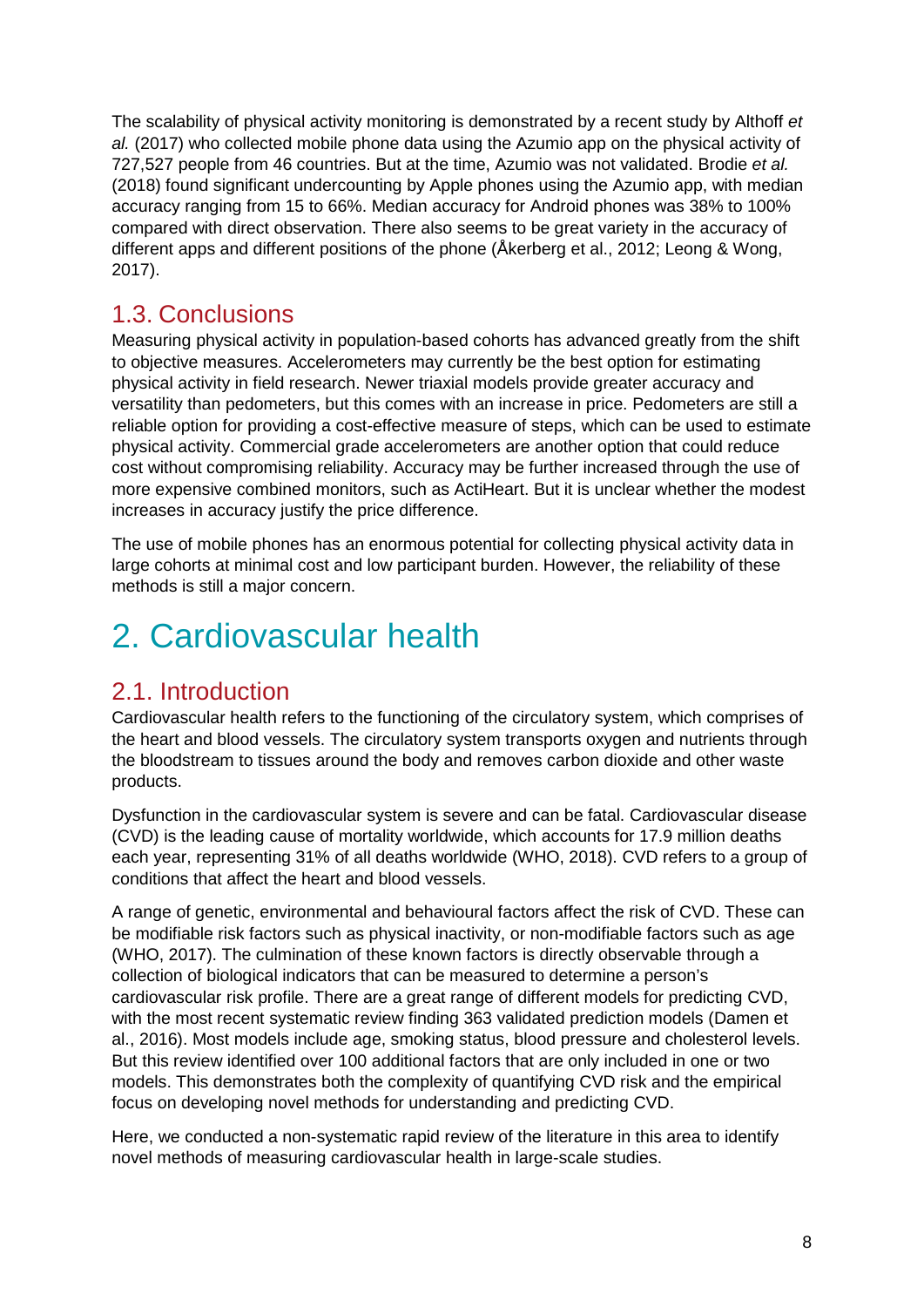### 2.2. Findings

### 2.2.1. Lipids and lipoproteins

Fats such as cholesterol and triglycerides are essential to proper functioning and can be absorbed from foods or synthesized in the liver, or other parts of the body. They are transported through the bloodstream by lipoprotein particles, which can be Low Density Lipoprotein (LDL), Very Low Density Lipoprotein (VLDL), Intermediate-density lipoprotein (IDL), High Density Lipoprotein (HDL). The proportion of these particles in the blood is a well-established indicator of CVD and routinely measured in clinical settings. The proportion of HDL to total cholesterol in the blood is a strong, independent predictor of CVD and cardiovascular events (Barter et al., 2007; Pischon et al., 2005).

More recently, other lipids important to cardiovascular functioning have emerged as independent risk factors for CVD, such as Lipoprotein a (LP(a)) (Tsimikas & Hall, 2012). All non-HDL lipoproteins, including LP(a), contain a single apolipoprotein B (ApoB) molecule. This means it is possible to count exactly how many non-HDL transporters there are in the bloodstream. Evidence is accumulating that ApoB or the ratio of ApoB to ApoA1 is an even stronger predictor of CVD than traditional measures of HDL and total cholesterol (Contois et al., 2009; McQueen et al., 2008).

A better understanding of the factors that influence lipid profiles on a population-level will be crucial to the prevention of CVD.

### 2.2.2. Gold standard

The gold standard for collecting blood plasma or serum is through venepuncture. But this can be costly and has a high participant burden.

### 2.2.3. Options in the field

Dried blood spots (DBS) are a method of collecting drops of blood from a skin prick, usually administered to the finger or ankle with a sterile lancet. The blood spots are collected and dried on a piece of filter paper. The total cost of supplies is around \$2 per participant, it is less invasive than venepuncture and the risk of blood-borne pathogens is reduced (McDade et al., 2013). The procedure is straightforward and can be collected by a trained interviewer, or in some cases by the participant themselves. DBS tests are a low-cost method of blood sampling in field settings that can be administered in large population-based studies (McDade et al., 2007). Depending on the biomarkers of interest, a research-grade freezer may be necessary to ensure minimal degradation of the sample. DBS have been used in large population-based surveys, such as the National Longitudinal Study of Adolescent Health and the Health and Retirement Study including data from 15,701 participants (Nguyen et al., 2014).

The biomarkers detectable through DBS are more limited, but advanced analytical methods are improving the accuracy and range of detectable biomarkers (Henderson et al., 2017). Compared with venepuncture, it is possible to achieve good accuracy in detecting levels of haemoglobin A1c (HbA1c) (*r* = 0.85-0.92), C-reactive protein (CRP) (*r* = 0.84), ApoA1 (*r* = 0.86), ApoB ( $r = 0.83$ ) and glucose ( $r = 0.81$ ) in studies containing between 35 to 317 samples (Eick et al., 2017; Henderson et al., 2017; Lacher et al., 2013; Miller et al., 2015). CRP is a widely used inflammatory marker and HbA1c is a surrogate measure for glucose control over a three to four month period, used as a biomarker for diabetes diagnoses (Rahber, 2005). The accuracy is more varied for detecting total cholesterol (*r* = 0.34-0.89) and HDL cholesterol (*r* = 0.30-0.72).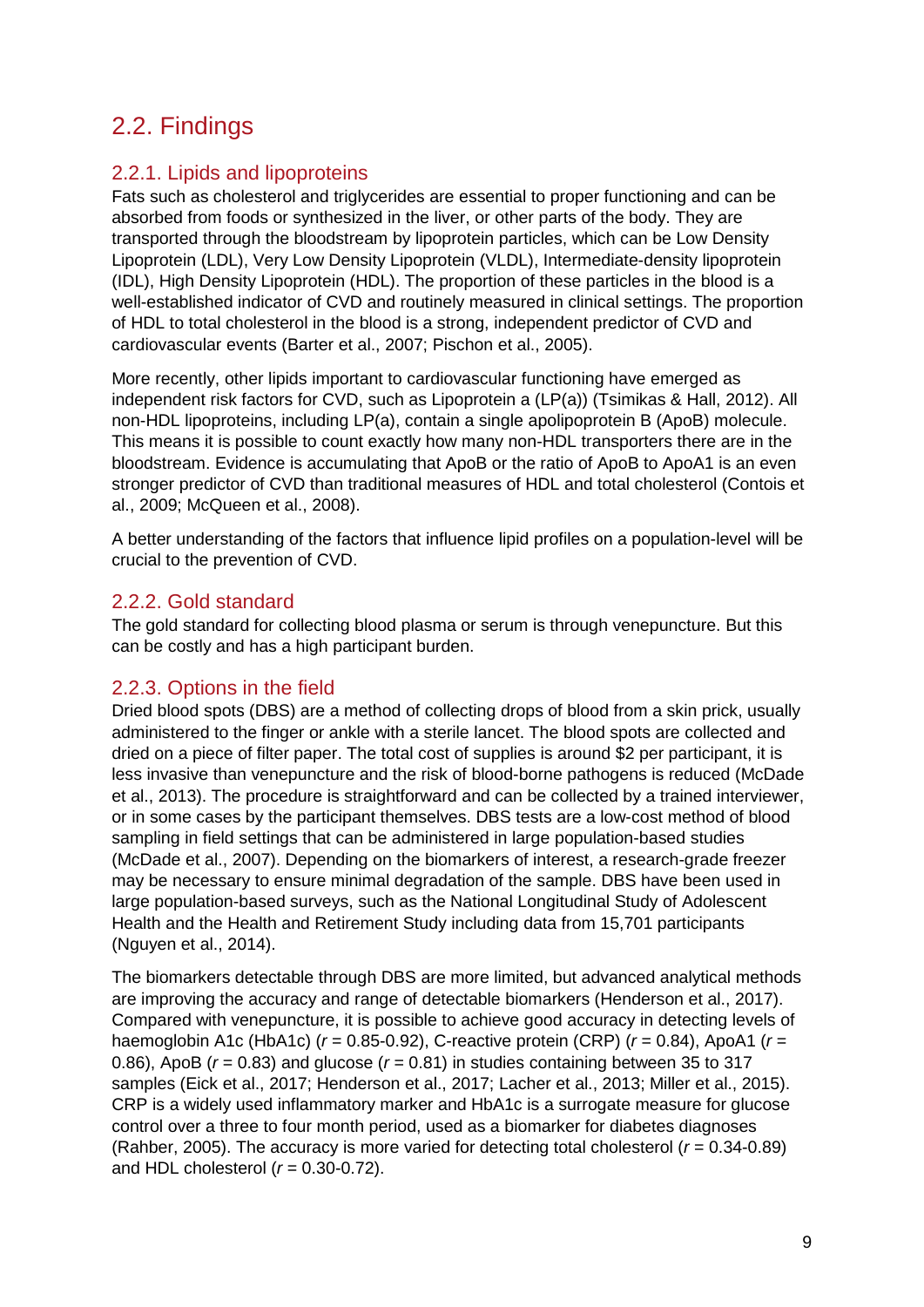There is considerable heterogeneity in the methods used for preparing and analysing DBS samples (Affan et al., 2014). Studies are starting to focus on validating DBS using accessible, cost-effective methods of analysis, such as enzyme-linked immunosorbent assay (ELISA) (Eick et al., 2017). But DBS analysis methods remain subject to significant individual or sample variability, despite good linear correlations with venepuncture (Henderson et al., 2017).

### 2.2.4. Blood pressure

Blood pressure refers to the pressure generated by the heart to move blood around the circulatory system. High blood pressure places excess strain on circulatory system that can lead to damage tissue and the accumulation of plaques that narrow the arteries. High blood pressure, or hypertension, increases the risk of CVD (Kannel, 1996; Vasan et al., 2001) and is among the most important predictors of cardiovascular health (Damen et al., 2016; Wilson et al., 1998).

### 2.2.5. Gold standard

The gold standard measure of blood pressure is mercury sphygmomanometers but concerns over the safety of mercury has led to the development of non-mercury sphygmomanometers and other methods (Arakawa et al., 2018). These methods all involve a sphygmomanometer with an inflatable cuff that is inflated around the arm to compress the artery and cut off the blood flow. As the cuff is slowly deflated, blood flow returns to the artery and different devices can be used to detect systolic and diastolic blood pressure.

While these methods are accurate, they require specialist equipment, must be performed by a medical worker and can be uncomfortable due to cuff inflation. They are only able to give a discreet measurement of blood pressure at one time. Most blood pressure readings are conducted in a medical environment, which may itself cause error due to discomfort or anxiety.

### 2.2.6. Options in the field

Several devices for measuring blood pressure without a cuff have been developed to allow continuous monitoring outside of medical settings. These devices are typically measure the time it takes for a volume of blood to move from the heart to a peripheral organ, yielding metrics such as pulse transit time and pulse arrival time (Sharma et al., 2017). These times can be used to estimate blood pressure through arterial compliance,

One promising new multimodal wrist-based biosensor uses a combination of photoplethysmography and impedance plethysmography to estimate blood pressure (Rachim & Chung, 2019). In a validation study with 10 participants, the device performed well against an ambulatory blood pressure monitor for measuring systolic (*r* = 0.81) and diastolic (*r* = 0.78) blood pressure. Another promising device is the Freescan self-blood monitor (Maisense Inc., Taiwan). After initial calibration with basic anthropomorphic information, this handheld monitor uses three electrodes and a force sensor to estimate blood pressure when held to the radial pulse on the wrist. Compared with a mercury sphygmomanometer, the Freescan device estimated blood pressure well in ~80% of participants (n = 85), with mean difference of  $-0.6 \pm 1.6$  mmHg for systolic and  $0.5 \pm 1.8$ mmHg for diastolic blood pressure (Boubouchairopoulou et al., 2017). Another cuffless device is the Somnotouch-NIBP (Randersacker, Germany) which has been measured over a 24-hour period in a sample of 71 participants (Krisai et al., 2019). Against a validated cuffbased oscillometric device, there was a mean absolute difference between systolic blood pressure of 10.2 mmHg and 8.2 mmHG with diastolic blood pressure with Somnotouch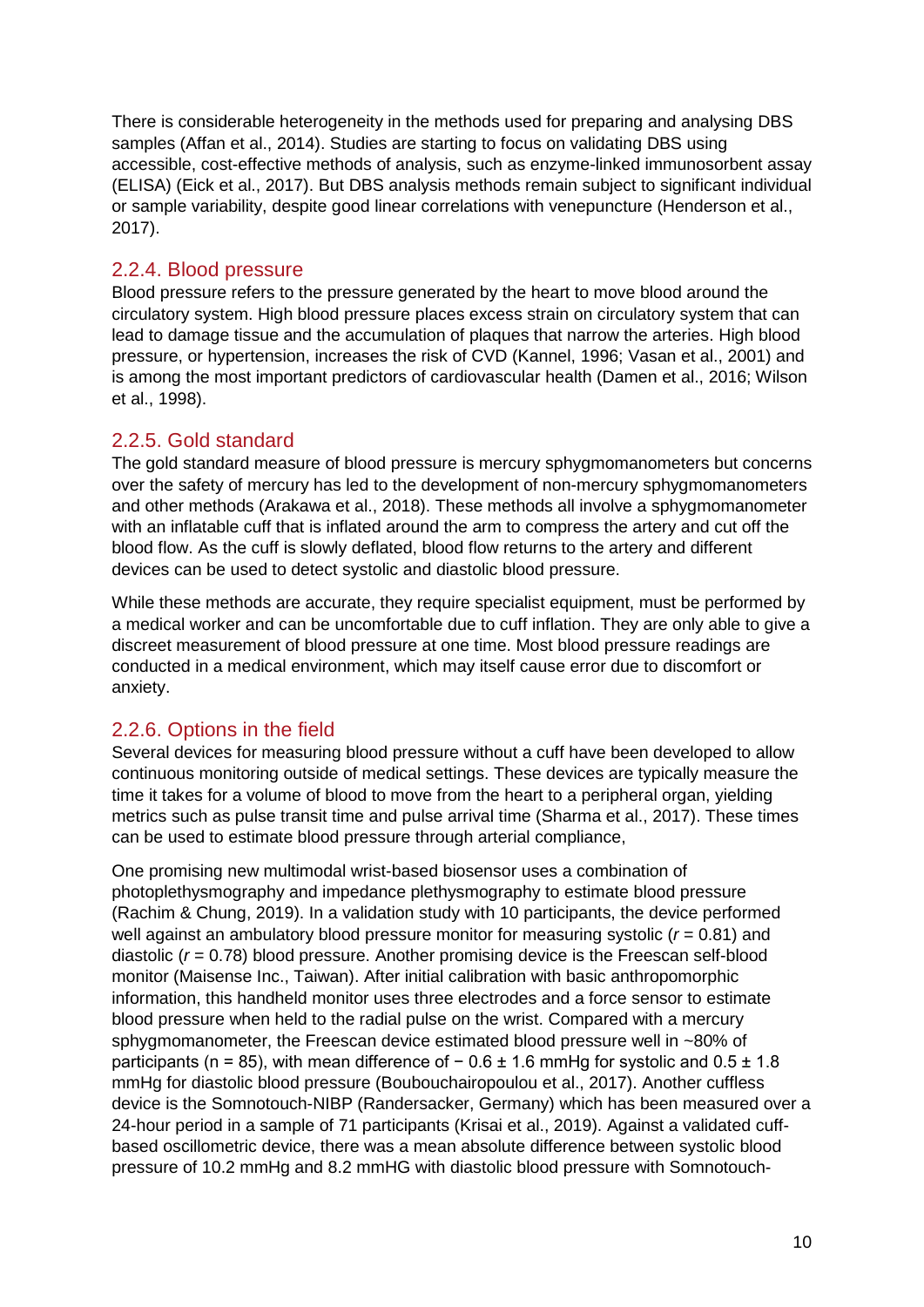NIBP. The difference was significant in clinical practice and further work is required to fully validate this device.

There are many cuffless devices being developed and accuracy is improving (Arakawa et al., 2018). But many are in a prototypical stage of development and few have been validated in clinical settings (Schoot et al., 2016). They are also costly, which may be prohibitive for population-based research at this stage.

### 2.2.7. Cardiorespiratory fitness

Cardiorespiratory fitness (CRF) is the capacity of the cardiovascular and respiratory systems to supply oxygen to muscles and other bodily tissues, typically during exertion (Blair et al., 1996). It is an objective measure of heart, lung and skeletal muscle efficiency. CRF is consistently associated with an elevated risk of CVD, cardiovascular events and all-cause mortality across all age groups in a series of prospective, longitudinal studies (Blair et al., 1996; Berry et al., 2013; Carnethon et al., 2003, 2005; Kodama et al., 2009; Lee et al., 2011; Mora et al., 2003). In one prospective study including 211,996 person-years of data, low CRF (RR, 1.52; 95% CI, 1.28-1.82) was a stronger predictor of CVD than smoking (RR, 1.65; 95% CI, 1.39-1.97), chronic illness (RR, 1.63; 95% CI, 1.37-1.95), increased cholesterol level (RR, 1.34; 95% CI, 1.13-1.59), and elevated systolic blood pressure (RR, 1.34; 95% CI, 1.13-1.59) (Blair et al., 1996). Another prospective study with 21,080 participants, the adding CRF to standard clinical risk factors significantly improved CVD classification by 37%, and low CRF was the strongest predictor of CVD (HR, 1.91; 95% CI 1.74-2.09) of all other variables in the model (Myers et al., 2017). This relationship is likely due to the broad influence that CRF has on an array of cardiovascular risk factors, including insulin sensitivity, blood lipid and lipoprotein profile, blood pressure, body composition and inflammation (DeFina et al., 2015; Lee et al., 2010; Myers et al., 2015).

The primary determinant of CRF is physical activity (Carrick-Ranson, et al., 2014) and the American Heart Association recently included physical activity as a clinical indicator of cardiovascular risk along with traditional risk factors, such as blood pressure (Strath et al., 2013). CRF can be used as a surrogate measure of habitual physical activity that objectively encapsulates trends over time. But CRF is more than a marker of habitual physical activity (DeFina et al., 2015; Myers et al., 2015). CRF has been found to be a stronger predictor of cardiovascular events than physical activity (Myers et al., 2017; Swift et al., 2013). In addition to physical activity trends, CRF also encapsulates interactions between a range of other factors important to cardiovascular health, such as smoking and adiposity (DeFina et al., 2015). There is also a large genetic component to CRF, that could account for as much as 49% of variation in CRF between individuals (Bouchard et al., 2011).

Many now believe that the importance of CRF has been overlooked and should be included as an independent clinical risk factor for CVD (Blair et al., 2009; DeFina et al., 2015; Lee et al., 2010; Myers et al., 2015). Part of the reason CRF has been overlooked is a lack of large population-based research due to the difficulty of administering gold standard CRF measures at scale.

### 2.2.8. Gold standard

Gold standard measures of CRF use a maximal exercise test protocol with gas analysis (American College of Sports Medicine, 2013). But these tests are expensive and difficult to administer in population-based cohorts.

### 2.2.9. Options in the field

It is possible to estimate CRF with minimal equipment through methods that determine oxygen consumption through measuring performance on field tests. Many of these tests involve walking or running certain distances or for certain time periods, the results of which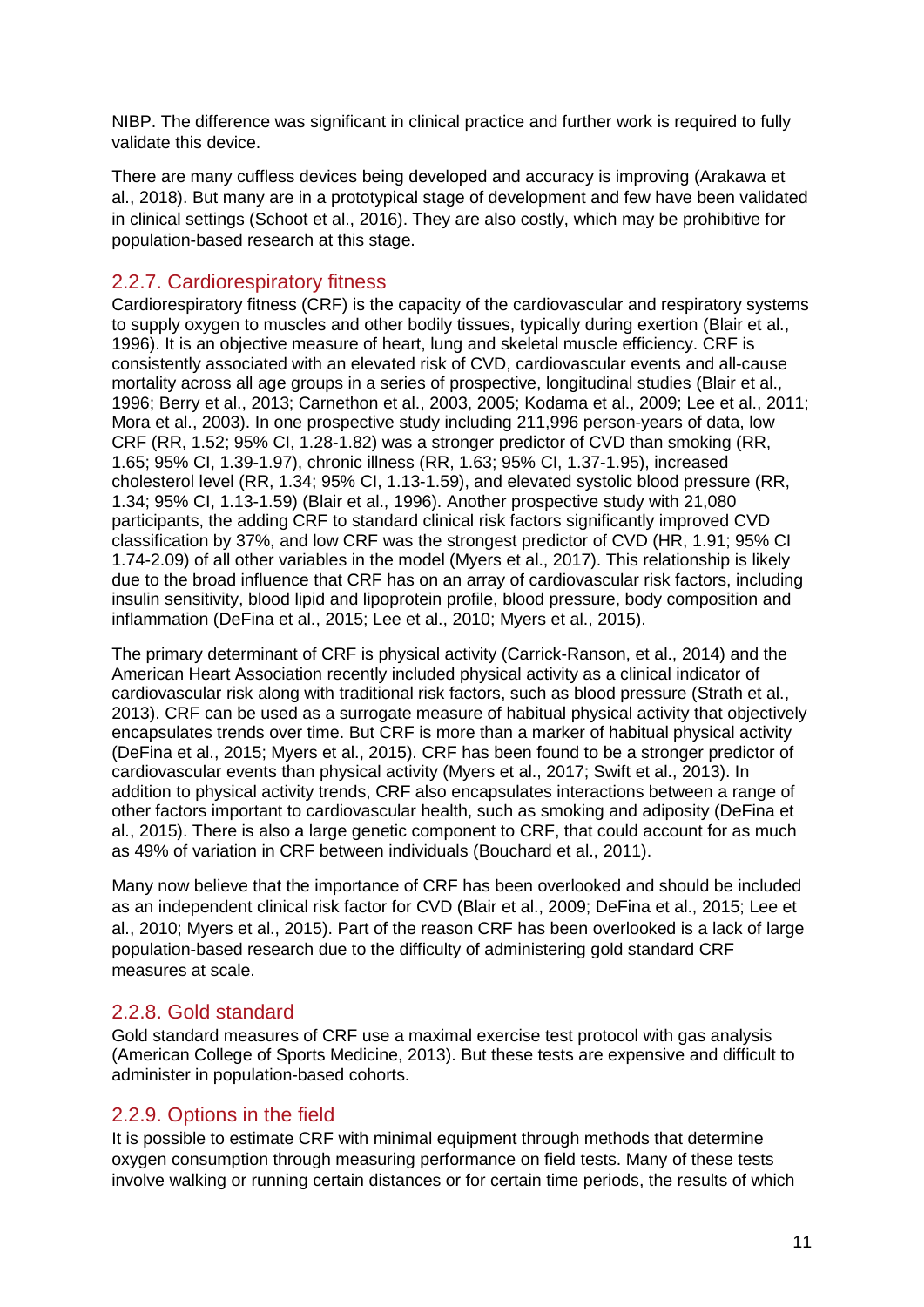are compared with direct measures of oxygen consumption. The 20m shuttle run test is one of the most common examples (Castro-Pinero et al., 2010). The test involves one-minute stages of continuous running between two lines 20 meters apart. The pace is set using audio cues, starting at 8.5km/h and increasing 0.5km/h every minute (Leger et al., 1984). It is possible to use this test in large groups simultaneously, with minimal equipment or training. A meta-analysis including 57 studies found that compared to direct, laboratory-based measures the 20m shuttle run test to have a moderate to high validity for estimating oxygen uptake (*r* = 0.66-0.84), which increased when considering sex age and body mass (*r* = 0.78- 0.95) and was significantly more accurate in adults (*r* = 0.94, CI 0.87-1.00) than for children (*r* = 0.78, CI 0.72-0.85) (Mayorga-Vega et al., 2015). Submaximal step tests are another method of estimating CRF, where participants step up and down on a platform. One systematic review found these tests to have a moderate to strong correlation with direct measures of maximal oxygen uptake, depending on the protocol (*r* = 0.47-0.95) (Bennett et al., 2016).

Another meta-analysis including 122 studies comparing walk/run tests against direct measures of oxygen consumption found the 1.5 mile and 12-minute walk/run test were significantly more accurate than all other forms of the test (Mayorga-Vega et al., 2016). These test variants involve either walking or running for 1.5-miles or 12 minutes, with time to completion or distance travelled taken to estimate CRF. According to the meta-analysis, both the 1.5-mile test (*r* = 0.79, CI 0.73-0.85) and the 12-minute test (*r* = 0.78, CI 0.72-0.83) have a moderate to high validity estimating oxygen uptake, based on 18 and 26 studies respectively.

### 2.3. Conclusions

Cardiovascular health is challenging to measure in populations due to the great variety contributing factors. Dried blood spots are a promising method of collecting blood lipids on a large scale, with comparatively low costs. It is even possible for samples to be collected by participants themselves. Advances in analytical techniques have greatly increase the number of relevant biomarkers that can be obtained through dried blood spots, maintaining good comparability with gold standard measures. Blood pressure is another important marker of cardiovascular health. While cuffless devices could be a useful method in the future, their reliability, cost, and practicality in large-scale studies is still unclear. CRF has long been overlooked as a predictor of CVD, possibly due to the impracticalities of administering gold standard exercise tests. But the 20m shuttle run, 1.5 mile walk/run and 12-minute walk/run are promising methods for estimating oxygen consumption on a large scale at low cost.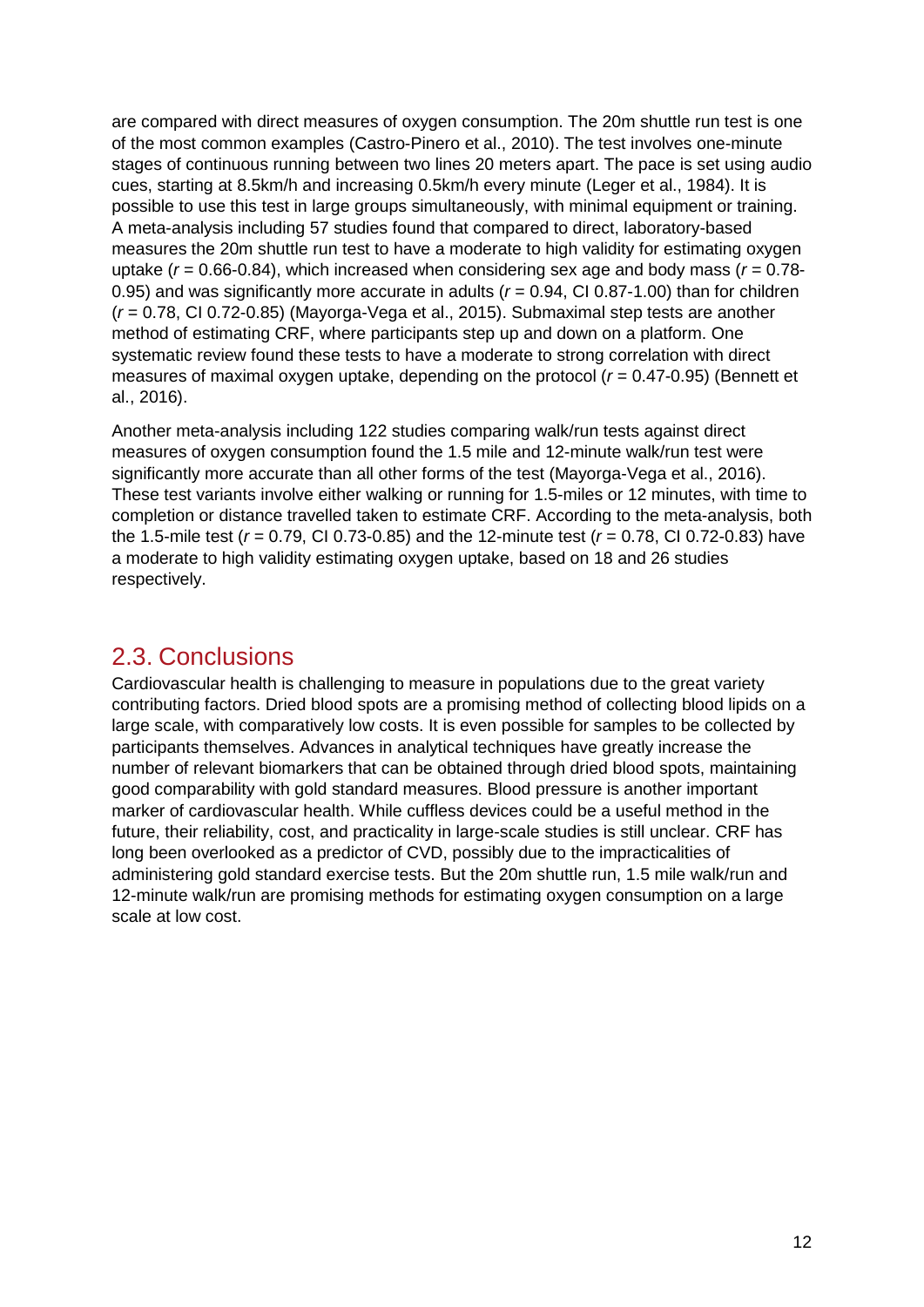# 3. References

- Affan, E. T., Praveen, D., Chow, C. K., & Neal, B. C. (2014). Comparability of HbA1c and lipids measured with dried blood spot versus venous samples: a systematic review and meta-analysis. *BMC Clinical Pathology*, *14*(1), 21. https://doi.org/10.1186/1472-6890- 14-21
- Ainsworth, B., Cahalin, L., Buman, M., & Ross, R. (2015). The Current State of Physical Activity Assessment Tools. *Progress in Cardiovascular Diseases*, *57*(4), 387–395. https://doi.org/10.1016/J.PCAD.2014.10.005
- Åkerberg, A., Lindén, M., & Folke, M. (2012). How Accurate are Pedometer Cell Phone Applications? *Procedia Technology*, *5*, 787–792. https://doi.org/10.1016/J.PROTCY.2012.09.087
- Althoff, T., Sosič, R., Hicks, J. L., King, A. C., Delp, S. L., & Leskovec, J. (2017). Largescale physical activity data reveal worldwide activity inequality. *Nature*, *547*(7663), 336–339. https://doi.org/10.1038/nature23018
- Aparicio-Ugarriza, R., Mielgo-Ayuso, J., Benito, P. J., Pedrero-Chamizo, R., Ara, I., González-Gross, M., & EXERNET Study Group. (2015). Physical activity assessment in the general population; instrumental methods and new technologies. *Nutricion Hospitalaria*, *31 Suppl 3*, 219–226. https://doi.org/10.3305/nh.2015.31.sup3.8769
- Arakawa, T., Arakawa, & Toshiya. (2018). Recent Research and Developing Trends of Wearable Sensors for Detecting Blood Pressure. *Sensors*, *18*(9), 2772. https://doi.org/10.3390/s18092772
- Arem, H., Moore, S. C., Patel, A., Hartge, P., Berrington de Gonzalez, A., Visvanathan, K., … Matthews, C. E. (2015). Leisure Time Physical Activity and Mortality. *JAMA Internal Medicine*, *175*(6), 959. https://doi.org/10.1001/jamainternmed.2015.0533
- Bai, Y., Welk, G. J., Nam, Y. H., Lee, J. A., Lee, J.-M., Kim, Y., … Dixon, P. M. (2016). Comparison of Consumer and Research Monitors under Semistructured Settings. *Medicine & Science in Sports & Exercise*, *48*(1), 151–158. https://doi.org/10.1249/MSS.0000000000000727
- Balmain, B., Tuttle, N., Bailey, J., Cheng, K., Duryea, M., Houlihan, J., … Morris, N. (2019). Using Smart Socks to Detect Step-count at Slow Walking Speeds in Healthy Adults. *International Journal of Sports Medicine*, *40*(02), 133–138. https://doi.org/10.1055/a-0732-5621
- Barreira, T. V., Tudor-Locke, C., Champagne, C. M., Broyles, S. T., Johnson, W. D., & Katzmarzyk, P. T. (2013). Comparison of GT3X Accelerometer and YAMAX Pedometer Steps/Day in a Free-Living Sample of Overweight and Obese Adults. *Journal of Physical Activity and Health*, *10*(2), 263–270. https://doi.org/10.1123/jpah.10.2.263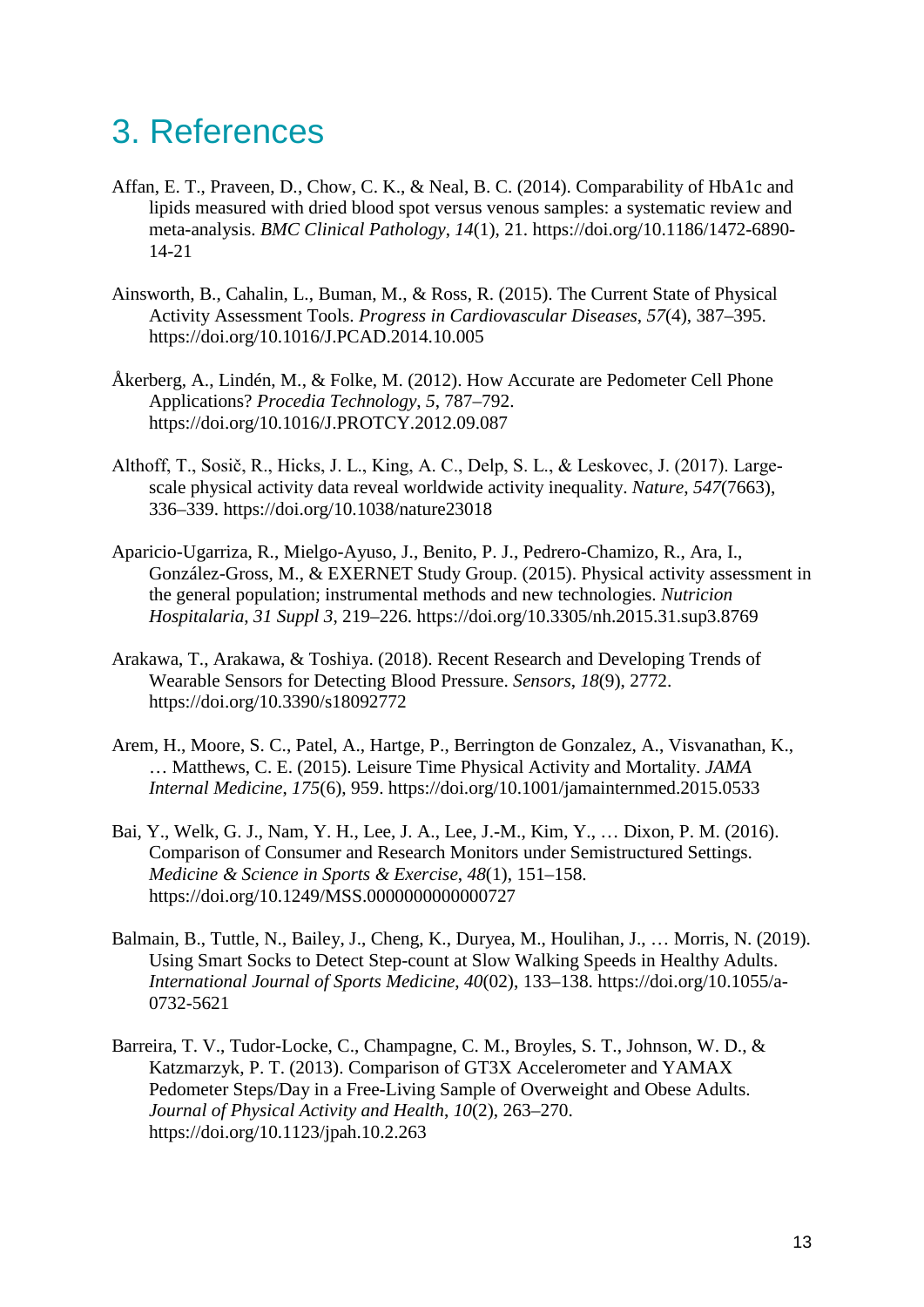- Barter, P., Gotto, A. M., LaRosa, J. C., Maroni, J., Szarek, M., Grundy, S. M., … Fruchart, J.- C. (2007). HDL Cholesterol, Very Low Levels of LDL Cholesterol, and Cardiovascular Events. *New England Journal of Medicine*, *357*(13), 1301–1310. https://doi.org/10.1056/NEJMoa064278
- Bassett, D. R., Wyatt, H. R., Thompson, H., Peters, J. C., Hill, J. O., & Hill, J. O. (2010). Pedometer-measured physical activity and health behaviors in U.S. adults. *Medicine and Science in Sports and Exercise*, *42*(10), 1819–1825. https://doi.org/10.1249/MSS.0b013e3181dc2e54
- Bennett, H., Parfitt, G., Davison, K., & Eston, R. (2016). Validity of submaximal step tests to estimate maximal oxygen uptake in healthy adults. *Sports Medicine*, *46*(5), 737-750.
- Bergman, R. J., Spellman, J. W., Hall, M. E., & Bergman, S. M. (2012). Is There a Valid App for That? Validity of a Free Pedometer iPhone Application. *Journal of Physical Activity and Health*, *9*(5), 670–676. https://doi.org/10.1123/jpah.9.5.670
- Berry, J. D., Pandey, A., Gao, A., Leonard, D., Farzaneh-Far, R., Ayers, C., … Willis, B. (2013). Physical Fitness and Risk for Heart Failure and Coronary Artery Disease. *Circulation: Heart Failure*, *6*(4), 627–634. https://doi.org/10.1161/CIRCHEARTFAILURE.112.000054
- Blair, S. N. (2009). Physical inactivity: the biggest public health problem of the 21st century. *British Journal of Sports Medicine*, *43*(1), 1–2. Retrieved from http://www.ncbi.nlm.nih.gov/pubmed/19136507
- Blair, S. N., Kampert, J. B., Kohl, H. W., Barlow, C. E., Macera, C. A., Paffenbarger, R. S., & Gibbons, L. W. (1996). Influences of Cardiorespiratory Fitness and Other Precursors on Cardiovascular Disease and All-Cause Mortality in Men and Women. *JAMA: The Journal of the American Medical Association*, *276*(3), 205. https://doi.org/10.1001/jama.1996.03540030039029
- Bort-Roig, J., Gilson, N. D., Puig-Ribera, A., Contreras, R. S., & Trost, S. G. (2014). Measuring and Influencing Physical Activity with Smartphone Technology: A Systematic Review. *Sports Medicine*, *44*(5), 671–686. https://doi.org/10.1007/s40279- 014-0142-5
- Bot, B. M., Suver, C., Neto, E. C., Kellen, M., Klein, A., Bare, C., … Trister, A. D. (2016). The mPower study, Parkinson disease mobile data collected using ResearchKit. *Scientific Data*, *3*(1), 160011. https://doi.org/10.1038/sdata.2016.11
- Boubouchairopoulou, N., Kollias, A., Chiu, B., Chen, B., Lagou, S., Anestis, P., & Stergiou, G. S. (2017). A novel cuffless device for self-measurement of blood pressure: concept, performance and clinical validation. *Journal of Human Hypertension*, *31*(7), 479–482. https://doi.org/10.1038/jhh.2016.101
- Bouchard, C., Sarzynski, M. A., Rice, T. K., Kraus, W. E., Church, T. S., Sung, Y. J., … Rankinen, T. (2011). Genomic predictors of the maximal O  $_2$  uptake response to standardized exercise training programs. *Journal of Applied Physiology*, *110*(5), 1160– 1170. https://doi.org/10.1152/japplphysiol.00973.2010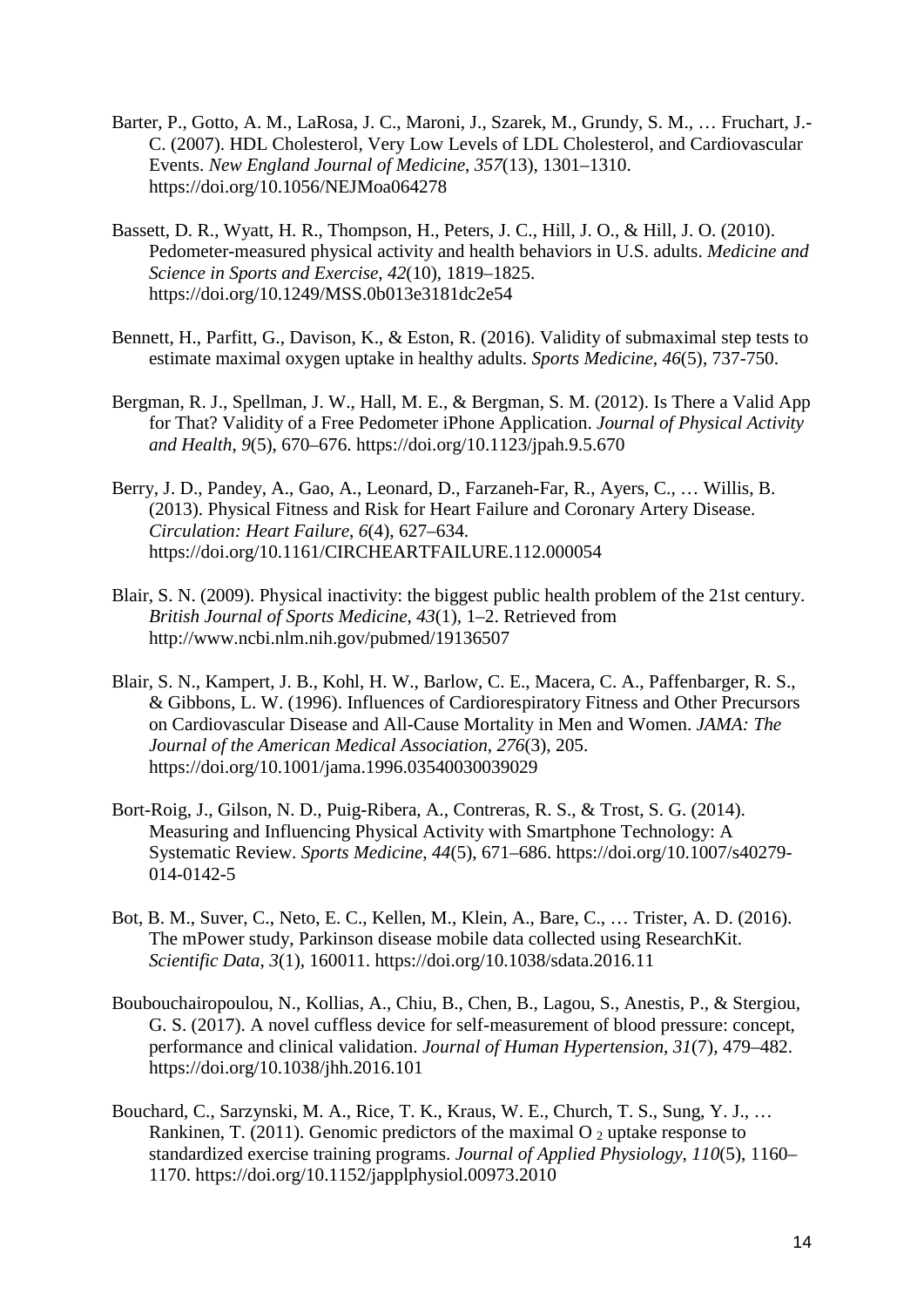- Boyce, G., Padmasekara, G., & Blum, M. (2012). Accuracy of Mobile Phone Pedometer Technology. *Journal of Mobile Technology in Medicine*, 16–22. https://doi.org/10.7309/jmtm.13
- Brage, S., Brage, N., Franks, P. W., Ekelund, U., & Wareham, N. J. (2005). Reliability and validity of the combined heart rate and movement sensor Actiheart. *European Journal of Clinical Nutrition*, *59*(4), 561–570. https://doi.org/10.1038/sj.ejcn.1602118
- Brodie, M. A., Pliner, E. M., Ho, A., Li, K., Chen, Z., Gandevia, S. C., & Lord, S. R. (2018). Big data vs accurate data in health research: Large-scale physical activity monitoring, smartphones, wearable devices and risk of unconscious bias. *Medical Hypotheses*, *119*, 32–36. https://doi.org/10.1016/J.MEHY.2018.07.015
- Bunn, J. A., Navalta, J. W., Fountaine, C. J., & Reece, J. D. (2018). Current State of Commercial Wearable Technology in Physical Activity Monitoring 2015-2017. *International Journal of Exercise Science*, *11*(7), 503–515. Retrieved from http://www.ncbi.nlm.nih.gov/pubmed/29541338
- Butte, N. F., Ekelund, U., & Westerterp, K. R. (2012). Assessing physical activity using wearable monitors: measures of physical activity. *Medicine and Science in Sports and Exercise*, *44*(1 Suppl 1), S5-12. https://doi.org/10.1249/MSS.0b013e3182399c0e
- Calabró, M. A., Stewart, J. M., & Welk, G. J. (2013). Validation of Pattern-Recognition Monitors in Children Using Doubly Labeled Water. *Medicine & Science in Sports & Exercise*, *45*(7), 1313–1322. https://doi.org/10.1249/MSS.0b013e31828579c3
- Carnethon, M. R., Gidding, S. S., Nehgme, R., Sidney, S., David R. Jacobs, J., & Liu, K. (2003). Cardiorespiratory Fitness in Young Adulthood and the Development of Cardiovascular Disease Risk Factors. *JAMA*, *290*(23), 3092. https://doi.org/10.1001/jama.290.23.3092
- Carnethon, M. R., Gulati, M., & Greenland, P. (2005). Prevalence and Cardiovascular Disease Correlates of Low Cardiorespiratory Fitness in Adolescents and Adults. *JAMA*, *294*(23), 2981. https://doi.org/10.1001/jama.294.23.2981
- Carrick-Ranson, G., Hastings, J. L., Bhella, P. S., Fujimoto, N., Shibata, S., Palmer, M. D., … Levine, B. D. (2014). The effect of lifelong exercise dose on cardiovascular function during exercise. *Journal of Applied Physiology*, *116*(7), 736–745. https://doi.org/10.1152/japplphysiol.00342.2013
- Case, M. A., Burwick, H. A., Volpp, K. G., & Patel, M. S. (2015). Accuracy of Smartphone Applications and Wearable Devices for Tracking Physical Activity Data. *JAMA*, *313*(6), 625. https://doi.org/10.1001/jama.2014.17841
- Casiraghi, F., Lertwattanarak, R., Luzi, L., Chavez, A. O., Davalli, A. M., Naegelin, T., … Folli, F. (2013). Energy expenditure evaluation in humans and non-human primates by SenseWear Armband. Validation of energy expenditure evaluation by SenseWear Armband by direct comparison with indirect calorimetry. *PloS One*, *8*(9), e73651. https://doi.org/10.1371/journal.pone.0073651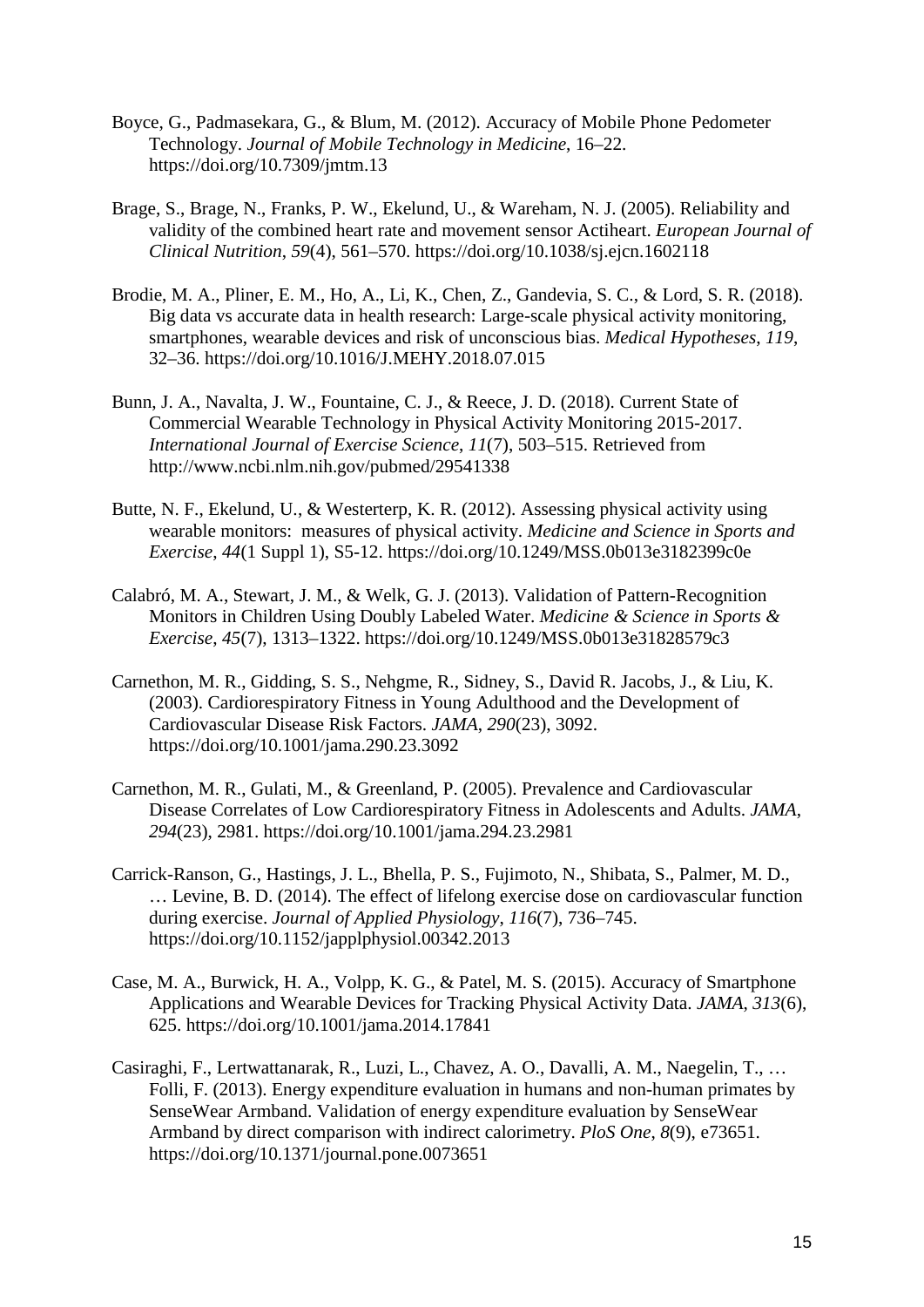- Caspersen, C. J., Powell, K. E., & Christenson, G. M. (1985). Physical activity, exercise, and physical fitness: definitions and distinctions for health-related research. *Public health reports*, *100*(2), 126.
- Castro-Piñero, J., Artero, E. G., España-Romero, V., Ortega, F. B., Sjöström, M., Suni, J., & Ruiz, J. R. (2010). Criterion-related validity of field-based fitness tests in youth: a systematic review. *British Journal of Sports Medicine*, *44*(13), 934–943. https://doi.org/10.1136/bjsm.2009.058321
- Colley, R. C., Garriguet, D., Janssen, I., Craig, C. L., Clarke, J., & Tremblay, M. S. (2011). Physical activity of Canadian adults: accelerometer results from the 2007 to 2009 Canadian Health Measures Survey. *Health Reports*, *22*(1), 7–14. Retrieved from http://www.ncbi.nlm.nih.gov/pubmed/21510585
- Contois, J. H., McConnell, J. P., Sethi, A. A., Csako, G., Devaraj, S., Hoefner, D. M., … AACC Lipoproteins and Vascular Diseases Division Working Group on Best Practices. (2009). Apolipoprotein B and Cardiovascular Disease Risk: Position Statement from the AACC Lipoproteins and Vascular Diseases Division Working Group on Best Practices. *Clinical Chemistry*, *55*(3), 407–419. https://doi.org/10.1373/clinchem.2008.118356
- Cooper, A. J. M., Simmons, R. K., Kuh, D., Brage, S., Cooper, R., & team, N. scientific and data collection. (2015). Physical Activity, Sedentary Time and Physical Capability in Early Old Age: British Birth Cohort Study. *PLOS ONE*, *10*(5), e0126465. https://doi.org/10.1371/journal.pone.0126465
- Corder, K., Brage, S., Wareham, N. J., & Ekelund, U. (2005). Comparison of physical activity from combined and separate heart rate and movement models in children. *Medicine and Science in Sports and Exercise*, *37*(10), 1761–1767. Retrieved from http://www.ncbi.nlm.nih.gov/pubmed/16260978
- Crouter, S. E., Schneider, P. L., Karabulut, M., & Bassett, D. R. (2003). Validity of 10 electronic pedometers for measuring steps, distance, and energy cost. *Medicine and Science in Sports and Exercise*, *35*(8), 1455–1460. https://doi.org/10.1249/01.MSS.0000078932.61440.A2
- Damen, J. A. A. G., Hooft, L., Schuit, E., Debray, T. P. A., Collins, G. S., Tzoulaki, I., … Moons, K. G. M. (2016). Prediction models for cardiovascular disease risk in the general population: systematic review. *BMJ (Clinical Research Ed.)*, *353*, i2416. https://doi.org/10.1136/bmj.i2416
- DeFina, L. F., Haskell, W. L., Willis, B. L., Barlow, C. E., Finley, C. E., Levine, B. D., & Cooper, K. H. (2015). Physical Activity Versus Cardiorespiratory Fitness: Two (Partly) Distinct Components of Cardiovascular Health? *Progress in Cardiovascular Diseases*, *57*(4), 324–329. https://doi.org/10.1016/J.PCAD.2014.09.008
- Dolan, L. Fitbit, Jawbone, Nike had 97 percent of fitness tracker retail sales in 2013*.* http://mobihealthnews.com/28825/fitbit-jawbone-nike-had-97-percent-of-fitnesstracker-retail-sales-in-2013/ *(*January 15, 2014*).*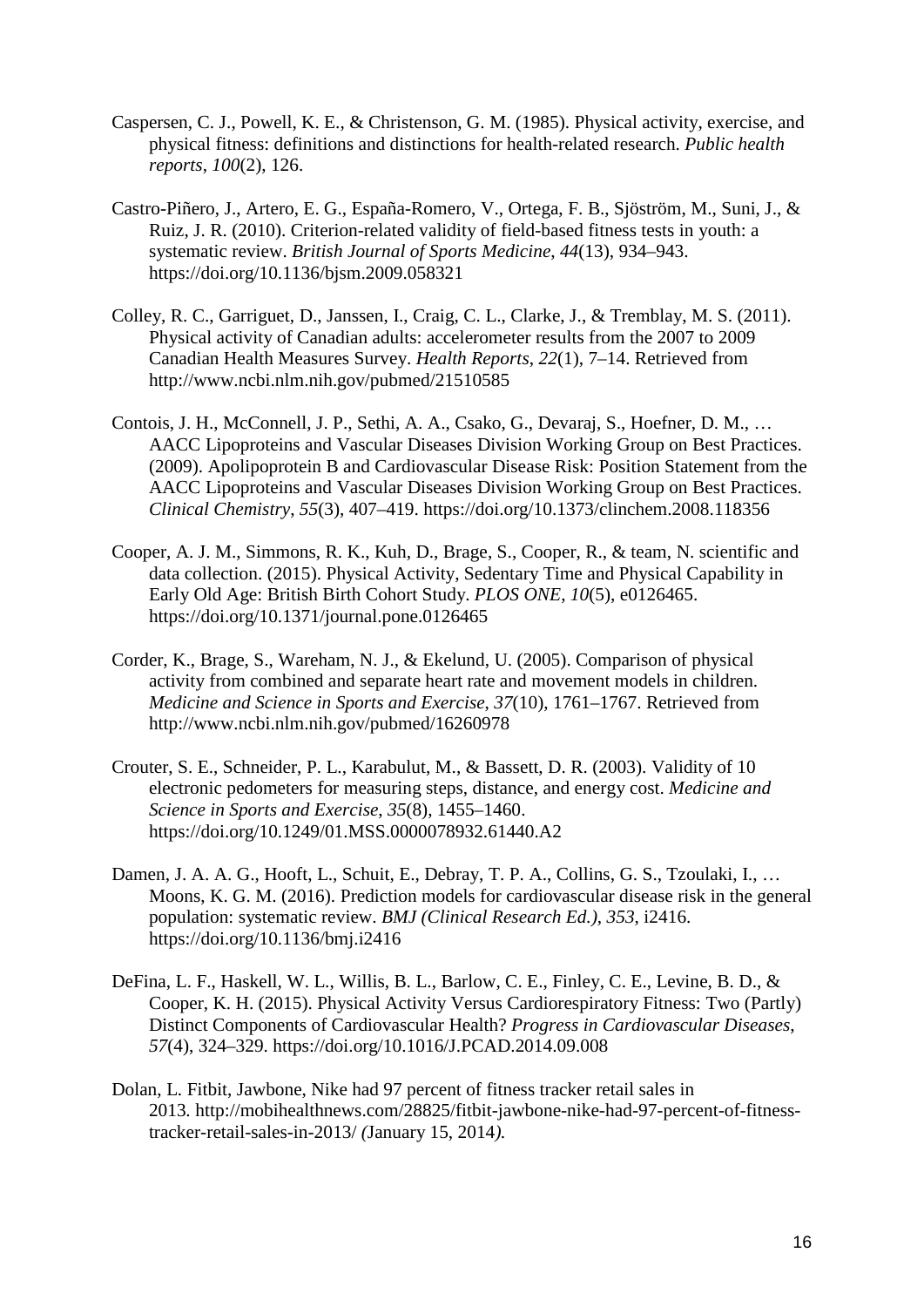- Dwyer, T., Hosmer, D., Hosmer, T., Venn, A. J., Blizzard, C. L., Granger, R. H., … Dunstan, D. (2007). The inverse relationship between number of steps per day and obesity in a population-based sample – the AusDiab study. *International Journal of Obesity*, *31*(5), 797–804. https://doi.org/10.1038/sj.ijo.0803472
- Eick, G. N., Kowal, P., Barrett, T., Thiele, E. A., & Snodgrass, J. J. (2017). Enzyme-Linked Immunoassay-Based Quantitative Measurement of Apolipoprotein B (ApoB) in Dried Blood Spots, a Biomarker of Cardiovascular Disease Risk. *Biodemography and Social Biology*, *63*(2), 116–130. https://doi.org/10.1080/19485565.2017.1283582
- Ekelund, U., Yngve, A., Westerterp, K., & Sjöström, M. (2002). Energy expenditure assessed by heart rate and doubly labeled water in young athletes. *Medicine and Science in Sports and Exercise*, *34*(8), 1360–1366. Retrieved from http://www.ncbi.nlm.nih.gov/pubmed/12165693
- El-Amrawy, F., & Nounou, M. I. (2015). Are Currently Available Wearable Devices for Activity Tracking and Heart Rate Monitoring Accurate, Precise, and Medically Beneficial? *Healthcare Informatics Research*, *21*(4), 315–320. https://doi.org/10.4258/hir.2015.21.4.315
- Evenson, K. R., Goto, M. M., & Furberg, R. D. (2015). Systematic review of the validity and reliability of consumer-wearable activity trackers. *International Journal of Behavioral Nutrition and Physical Activity*, *12*(1), 159. https://doi.org/10.1186/s12966-015-0314-1
- Gastin, P. B., Cayzer, C., Dwyer, D., & Robertson, S. (2018). Validity of the ActiGraph GT3X+ and BodyMedia SenseWear Armband to estimate energy expenditure during physical activity and sport. *Journal of Science and Medicine in Sport*, *21*(3), 291–295. https://doi.org/10.1016/J.JSAMS.2017.07.022
- Granat, M. H. (2012). Event-based analysis of free-living behaviour. *Physiological Measurement*, *33*(11), 1785–1800. https://doi.org/10.1088/0967-3334/33/11/1785
- Hekler, E. B., Buman, M. P., Grieco, L., Rosenberger, M., Winter, S. J., Haskell, W., & King, A. C. (2015). Validation of Physical Activity Tracking via Android Smartphones Compared to ActiGraph Accelerometer: Laboratory-Based and Free-Living Validation Studies. *JMIR MHealth and UHealth*, *3*(2). https://doi.org/10.2196/MHEALTH.3505
- Henderson, C. M., Bollinger, J. G., Becker, J. O., Wallace, J. M., Laha, T. J., MacCoss, M. J., & Hoofnagle, A. N. (2017). Quantification by nano liquid chromatography parallel reaction monitoring mass spectrometry of human apolipoprotein A-I, apolipoprotein B, and hemoglobin A1c in dried blood spots. *PROTEOMICS - Clinical Applications*, *11*(7– 8), 1600103. https://doi.org/10.1002/prca.201600103
- Hills, A. P., Mokhtar, N., & Byrne, N. M. (2014). Assessment of physical activity and energy expenditure: an overview of objective measures. *Frontiers in Nutrition*, *1*, 5. https://doi.org/10.3389/fnut.2014.00005
- Imboden, M. T., Nelson, M. B., Kaminsky, L. A., & Montoye, A. H. (2018). Comparison of four Fitbit and Jawbone activity monitors with a research-grade ActiGraph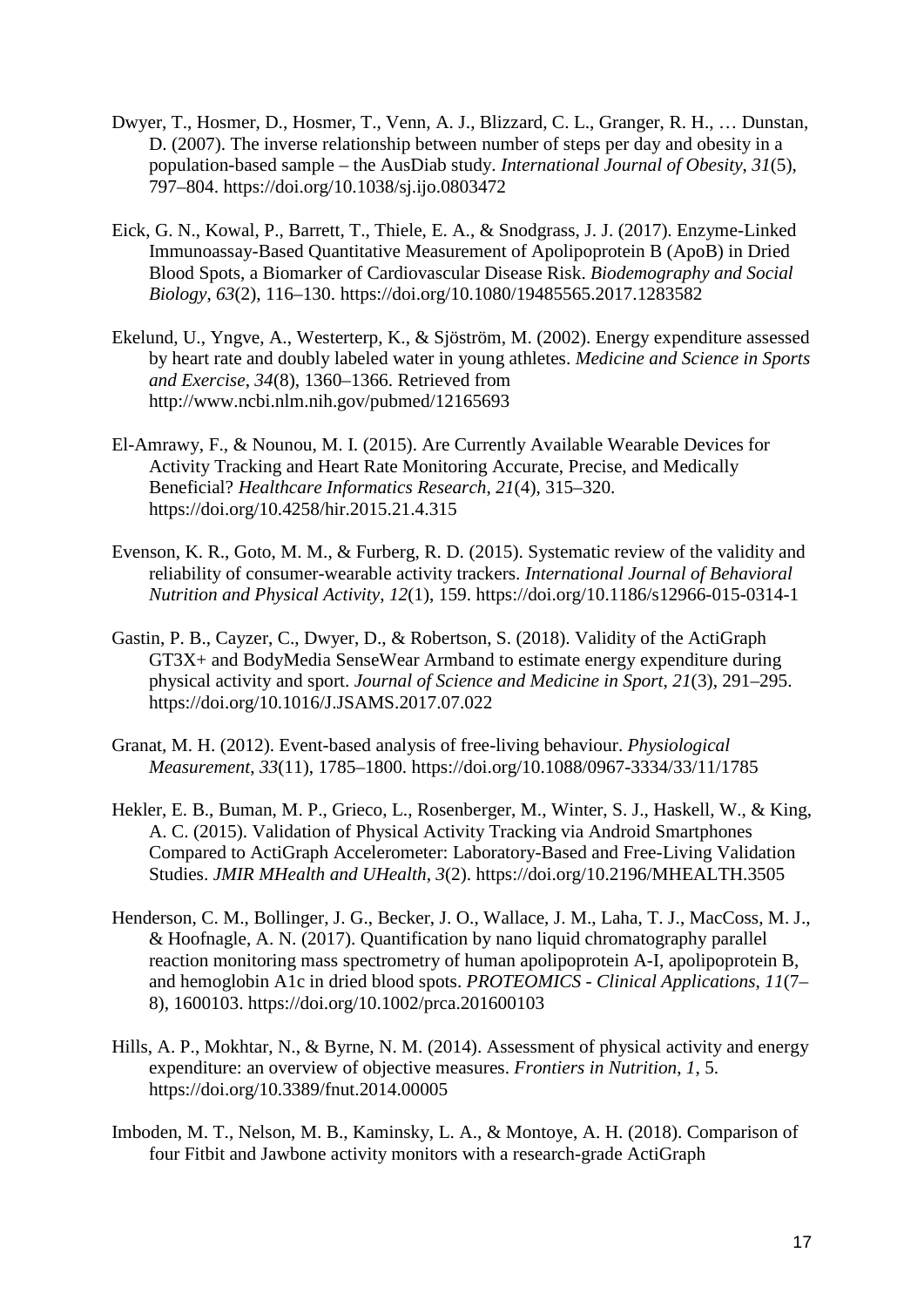accelerometer for estimating physical activity and energy expenditure. *British Journal of Sports Medicine*, *52*(13), 844–850. https://doi.org/10.1136/bjsports-2016-096990

- Intille, S. S., Lester, J., Sallis, J. F., & Duncan, G. (2012). New Horizons in Sensor Development. *Medicine & Science in Sports & Exercise*, *44*(1 Suppl 1), S24–S31. https://doi.org/10.1249/MSS.0b013e3182399c7d
- Jo, E., Lewis, K., Directo, D., Kim, M. J., & Dolezal, B. A. (2016). Validation of Biofeedback Wearables for Photoplethysmographic Heart Rate Tracking. *Journal of Sports Science & Medicine*, *15*(3), 540–547. Retrieved from http://www.ncbi.nlm.nih.gov/pubmed/27803634
- Kannel, W. B. (1996). Blood Pressure as a Cardiovascular Risk Factor. *JAMA*, *275*(20), 1571. https://doi.org/10.1001/jama.1996.03530440051036
- Kim, Y., Barry, V. W., & Kang, M. (2015). Validation of the ActiGraph GT3X and activPAL Accelerometers for the Assessment of Sedentary Behavior. *Measurement in Physical Education and Exercise Science*, *19*(3), 125–137. https://doi.org/10.1080/1091367X.2015.1054390
- Kodama, S., Saito, K., Tanaka, S., Maki, M., Yachi, Y., Asumi, M., … Sone, H. (2009). Cardiorespiratory Fitness as a Quantitative Predictor of All-Cause Mortality and Cardiovascular Events in Healthy Men and Women. *JAMA*, *301*(19), 2024. https://doi.org/10.1001/jama.2009.681
- Krisai, P., Vischer, A. S., Kilian, L., Meienberg, A., Mayr, M., & Burkard, T. (2019). Accuracy of 24-hour ambulatory blood pressure monitoring by a novel cuffless device in clinical practice. *Heart*, *105*(5), 399–405. https://doi.org/10.1136/HEARTJNL-2018- 313592
- Lacher, D. A., Berman, L. E., Chen, T.-C., & Porter, K. S. (2013). Comparison of dried blood spot to venous methods for hemoglobin A1c, glucose, total cholesterol, high-density lipoprotein cholesterol, and C-reactive protein. *Clinica Chimica Acta*, *422*, 54–58. https://doi.org/10.1016/J.CCA.2013.03.032
- Lee, D., Artero, E. G., Xuemei Sui, X., & Blair, S. N. (2010). Review: Mortality trends in the general population: the importance of cardiorespiratory fitness. *Journal of Psychopharmacology*, *24*(4\_suppl), 27–35. https://doi.org/10.1177/1359786810382057
- Lee, D., Sui, X., Artero, E. G., Lee, I.-M., Church, T. S., McAuley, P. A., … Blair, S. N. (2011b). Long-Term Effects of Changes in Cardiorespiratory Fitness and Body Mass Index on All-Cause and Cardiovascular Disease Mortality in Men. *Circulation*, *124*(23), 2483–2490. https://doi.org/10.1161/CIRCULATIONAHA.111.038422
- Lee, J. A., Williams, S. M., Brown, D. D., & Laurson, K. R. (2015). Concurrent validation of the Actigraph gt3x+, Polar Active accelerometer, Omron HJ-720 and Yamax Digiwalker SW-701 pedometer step counts in lab-based and free-living settings. *Journal of Sports Sciences*, *33*(10), 991–1000. https://doi.org/10.1080/02640414.2014.981848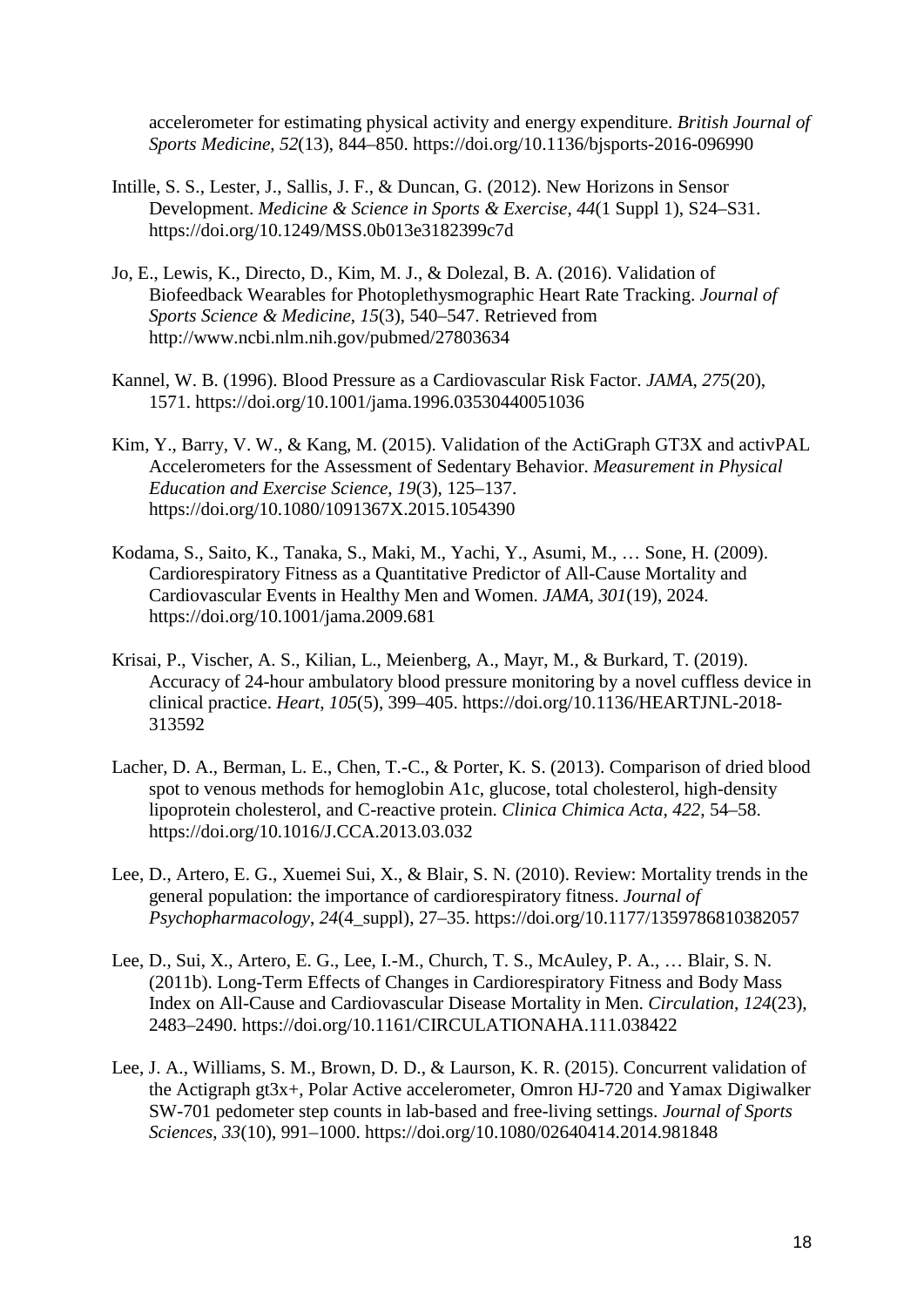- Lee, J.-M., Kim, Y., & Welk, G. J. (2014). Validity of Consumer-Based Physical Activity Monitors. *Medicine & Science in Sports & Exercise*, *46*(9), 1840–1848. https://doi.org/10.1249/MSS.0000000000000287
- Lee, P. H., Macfarlane, D. J., Lam, T., & Stewart, S. M. (2011a). Validity of the international physical activity questionnaire short form (IPAQ-SF): A systematic review. *International Journal of Behavioral Nutrition and Physical Activity*, *8*(1), 115. https://doi.org/10.1186/1479-5868-8-115
- Léger, L., Lambert, J., Goulet, A., Rowan, C., & Dinelle, Y. (1984). [Aerobic capacity of 6 to 17-year-old Quebecois--20 meter shuttle run test with 1 minute stages]. *Canadian Journal of Applied Sport Sciences. Journal Canadien Des Sciences Appliquees Au Sport*, *9*(2), 64–69. Retrieved from http://www.ncbi.nlm.nih.gov/pubmed/6733834
- Leong, J. Y., & Wong, J. E. (2017). Accuracy of three Android-based pedometer applications in laboratory and free-living settings. *Journal of Sports Sciences*, *35*(1), 14–21. https://doi.org/10.1080/02640414.2016.1154592
- Livingstone, M. B. E. (1997). Heart-rate monitoring: the answer for assessing energy expenditure and physical activity in population studies?. *British Journal of Nutrition*, *78*(6), 869-871.
- Marin, T. S., Kourbelis, C., Foote, J., Newman, P., Brown, A., Daniel, M., … Clark, R. A. (2019). Examining adherence to activity monitoring devices to improve physical activity in adults with cardiovascular disease: A systematic review. *European Journal of Preventive Cardiology*, *26*(4), 382–397. https://doi.org/10.1177/2047487318805580
- Mayorga-Vega, D., Aguilar-Soto, P., & Viciana, J. (2015). Criterion-Related Validity of the 20-M Shuttle Run Test for Estimating Cardiorespiratory Fitness: A Meta-Analysis. *Journal of Sports Science & Medicine*, *14*(3), 536–547. Retrieved from http://www.ncbi.nlm.nih.gov/pubmed/26336340
- Mayorga-Vega, D., Bocanegra-Parrilla, R., Ornelas, M., & Viciana, J. (2016). Criterion-Related Validity of the Distance- and Time-Based Walk/Run Field Tests for Estimating Cardiorespiratory Fitness: A Systematic Review and Meta-Analysis. *PLOS ONE*, *11*(3), e0151671. https://doi.org/10.1371/journal.pone.0151671
- McDade, T. W., Williams, S., & Snodgrass, J. J. (2007). What a drop can do: dried blood spots as a minimally invasive method for integrating biomarkers into population-based research. *Demography*, *44*(4), 899-925.
- McDade, T. W. (2014). Development and validation of assay protocols for use with dried blood spot samples. *American Journal of Human Biology*, *26*(1), 1–9. https://doi.org/10.1002/ajhb.22463
- McQueen, M. J., Hawken, S., Wang, X., Ounpuu, S., Sniderman, A., Probstfield, J., … INTERHEART study investigators. (2008). Lipids, lipoproteins, and apolipoproteins as risk markers of myocardial infarction in 52 countries (the INTERHEART study): a casecontrol study. *The Lancet*, *372*(9634), 224–233. https://doi.org/10.1016/S0140- 6736(08)61076-4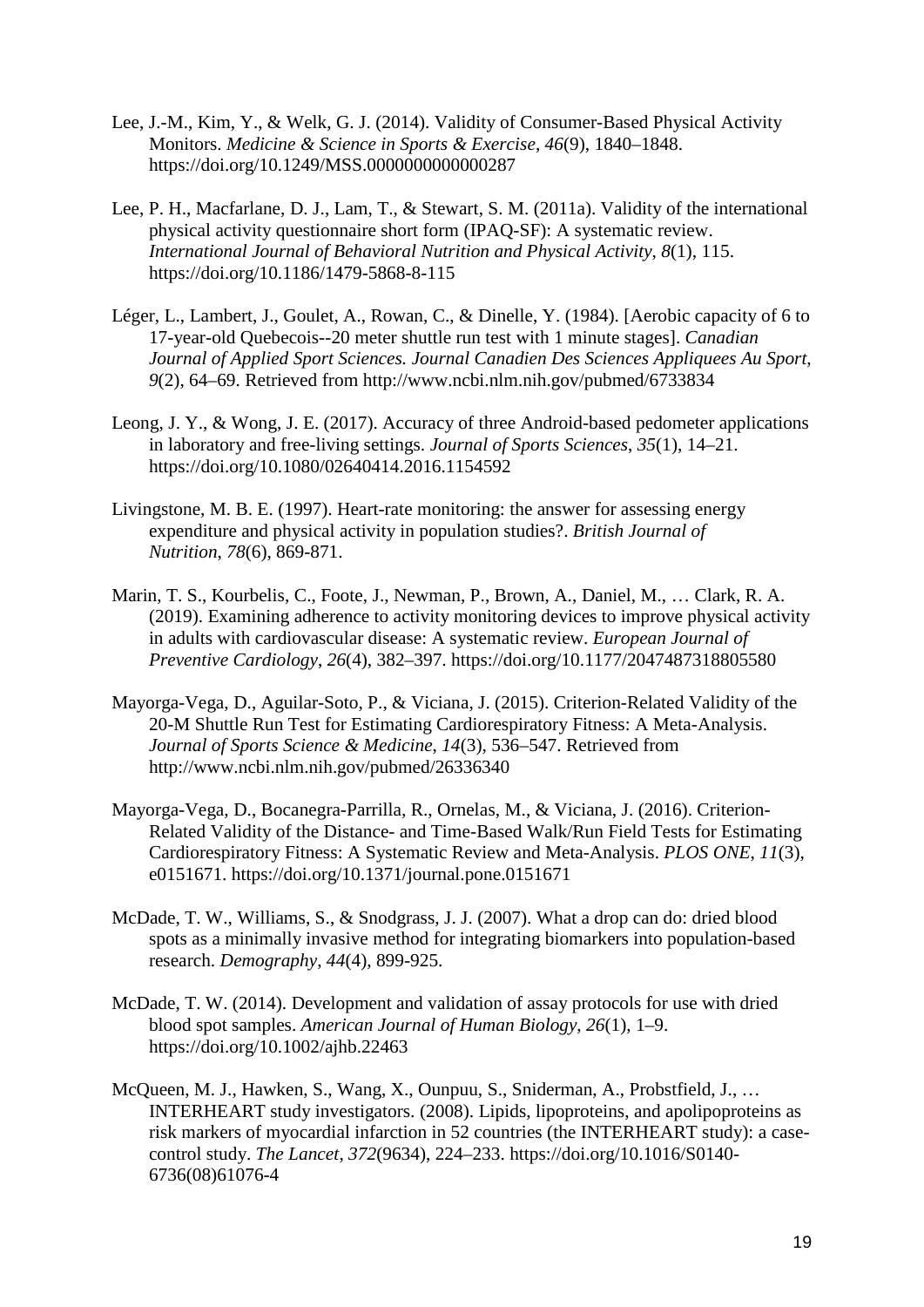- Migueles, J. H., Cadenas-Sanchez, C., Ekelund, U., Delisle Nyström, C., Mora-Gonzalez, J., Löf, M., … Ortega, F. B. (2017). Accelerometer Data Collection and Processing Criteria to Assess Physical Activity and Other Outcomes: A Systematic Review and Practical Considerations. *Sports Medicine (Auckland, N.Z.)*, *47*(9), 1821–1845. https://doi.org/10.1007/s40279-017-0716-0
- Miller, I. M., Lacher, D. A., Chen, T.-C., Zipf, G. W., Gindi, R. M., Galinsky, A. M., … Terry, A. L. (2015). Collection and laboratory methods for dried blood spots for hemoglobin A1c and total and high-density lipoprotein cholesterol in population-based surveys. *Clinica Chimica Acta*, *445*, 143–154. https://doi.org/10.1016/J.CCA.2015.03.028
- Mora, S., Redberg, R. F., Cui, Y., Whiteman, M. K., Flaws, J. A., Sharrett, A. R., & Blumenthal, R. S. (2003). Ability of Exercise Testing to Predict Cardiovascular and All-Cause Death in Asymptomatic Women. *JAMA*, *290*(12), 1600–1607. https://doi.org/10.1001/jama.290.12.1600
- Murakami, H., Kawakami, R., Nakae, S., Nakata, Y., Ishikawa-Takata, K., Tanaka, S., & Miyachi, M. (2016). Accuracy of Wearable Devices for Estimating Total Energy Expenditure. *JAMA Internal Medicine*, *176*(5), 702. https://doi.org/10.1001/jamainternmed.2016.0152
- Myers, J., Kokkinos, P., Chan, K., Dandekar, E., Yilmaz, B., Nagare, A., … Soofi, M. (2017). Cardiorespiratory Fitness and Reclassification of Risk for Incidence of Heart Failure. *Circulation: Heart Failure*, *10*(6). https://doi.org/10.1161/CIRCHEARTFAILURE.116.003780
- Myers, J., McAuley, P., Lavie, C. J., Despres, J.-P., Arena, R., & Kokkinos, P. (2015). Physical Activity and Cardiorespiratory Fitness as Major Markers of Cardiovascular Risk: Their Independent and Interwoven Importance to Health Status. *Progress in Cardiovascular Diseases*, *57*(4), 306–314. https://doi.org/10.1016/j.pcad.2014.09.011
- Nguyen, Q. C., Whitsel, E. A., Tabor, J. W., Cuthbertson, C. C., Wener, M. H., Potter, A. J., … Harris, K. M. (2014). Blood spot–based measures of glucose homeostasis and diabetes prevalence in a nationally representative population of young US adults. *Annals of Epidemiology*, *24*(12), 903-909.e1. https://doi.org/10.1016/J.ANNEPIDEM.2014.09.010
- Nolan, M., Mitchell, J. R., & Doyle-Baker, P. K. (2014). Validity of the Apple iPhone ® /iPod Touch ® as an Accelerometer-Based Physical Activity Monitor: A Proof-of-Concept Study. *Journal of Physical Activity and Health*, *11*(4), 759–769. https://doi.org/10.1123/jpah.2011-0336
- O'Neill, B., McDonough, S. M., Wilson, J. J., Bradbury, I., Hayes, K., Kirk, A., … Tully, M. A. (2017). Comparing accelerometer, pedometer and a questionnaire for measuring physical activity in bronchiectasis: a validity and feasibility study. *Respiratory Research*, *18*(1), 16. https://doi.org/10.1186/s12931-016-0497-2
- Phillips, L. R. S., Parfitt, G., & Rowlands, A. V. (2013). Calibration of the GENEA accelerometer for assessment of physical activity intensity in children. *Journal of*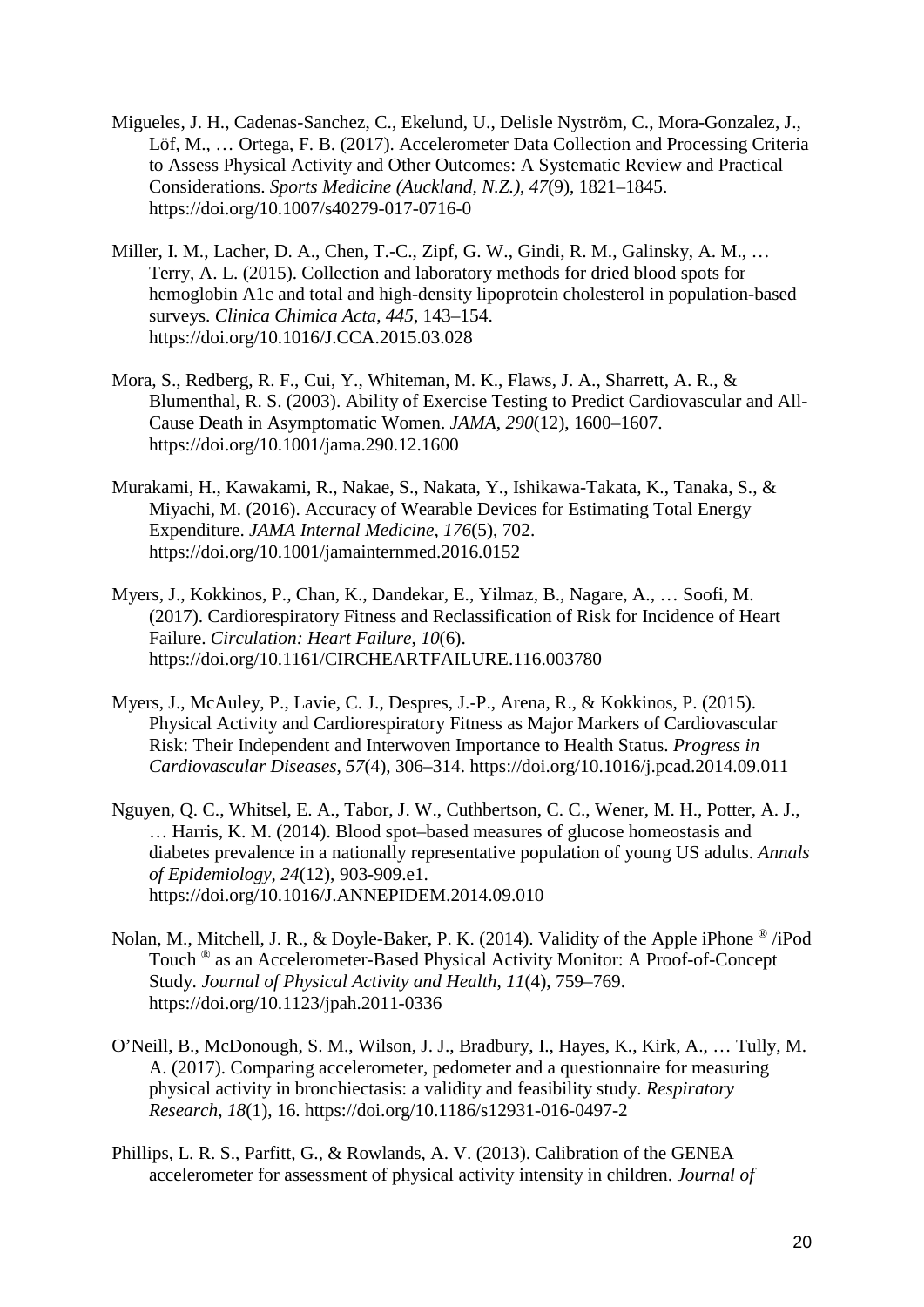*Science and Medicine in Sport*, *16*(2), 124–128. https://doi.org/10.1016/j.jsams.2012.05.013

- Pischon, T., Girman, C. J., Sacks, F. M., Rifai, N., Stampfer, M. J., & Rimm, E. B. (2005). Non–High-Density Lipoprotein Cholesterol and Apolipoprotein B in the Prediction of Coronary Heart Disease in Men. *Circulation*, *112*(22), 3375–3383. https://doi.org/10.1161/CIRCULATIONAHA.104.532499
- Presset, B., Laurenczy, B., Malatesta, D., & Barral, J. (2018). Accuracy of a smartphone pedometer application according to different speeds and mobile phone locations in a laboratory context. *Journal of Exercise Science and Fitness*, *16*(2), 43. https://doi.org/10.1016/J.JESF.2018.05.001
- Prince, S. A., Adamo, K. B., Hamel, M., Hardt, J., Connor Gorber, S., & Tremblay, M. (2008). A comparison of direct versus self-report measures for assessing physical activity in adults: a systematic review. *International Journal of Behavioral Nutrition and Physical Activity*, *5*(1), 56. https://doi.org/10.1186/1479-5868-5-56
- Rachim, V. P., & Chung, W.-Y. (2019). Multimodal Wrist Biosensor for Wearable Cuff-less Blood Pressure Monitoring System. *Scientific Reports*, *9*(1), 7947. https://doi.org/10.1038/s41598-019-44348-3
- Rahbar, S. (2005). The Discovery of Glycated Hemoglobin: A Major Event in the Study of Nonenzymatic Chemistry in Biological Systems. *Annals of the New York Academy of Sciences*, *1043*(1), 9–19. https://doi.org/10.1196/annals.1333.002
- Rothney, M. P., Schaefer, E. V., Neumann, M. M., Choi, L., & Chen, K. Y. (2008). Validity of Physical Activity Intensity Predictions by ActiGraph, Actical, and RT3 Accelerometers. *Obesity*, *16*(8), 1946–1952. https://doi.org/10.1038/oby.2008.279
- Santos-Lozano, A., Santín-Medeiros, F., Cardon, G., Torres-Luque, G., Bailón, R., Bergmeir, C., … Garatachea, N. (2013). Actigraph GT3X: Validation and Determination of Physical Activity Intensity Cut Points. *International Journal of Sports Medicine*, *34*(11), 975–982. https://doi.org/10.1055/s-0033-1337945
- Santos-Lozano, A., Hernández-Vicente, A., Pérez-Isaac, R., Santín-Medeiros, F., Cristi-Montero, C., Casajús, J. A., & Garatachea, N. (2017). Is the SenseWear Armband accurate enough to quantify and estimate energy expenditure in healthy adults? *Annals of Translational Medicine*, *5*(5), 97. https://doi.org/10.21037/atm.2017.02.31
- Schoot, T. S., Weenk, M., van de Belt, T. H., Engelen, L. J. L. P. G., van Goor, H., & Bredie, S. J. H. (2016). A New Cuffless Device for Measuring Blood Pressure: A Real-Life Validation Study. *Journal of Medical Internet Research*, *18*(5), e85. https://doi.org/10.2196/jmir.5414
- Schrack, J. A., Zipunnikov, V., Goldsmith, J., Bandeen-Roche, K., Crainiceanu, C. M., & Ferrucci, L. (2014). Estimating energy expenditure from heart rate in older adults: a case for calibration. *PLoS One*, *9*(4), e93520.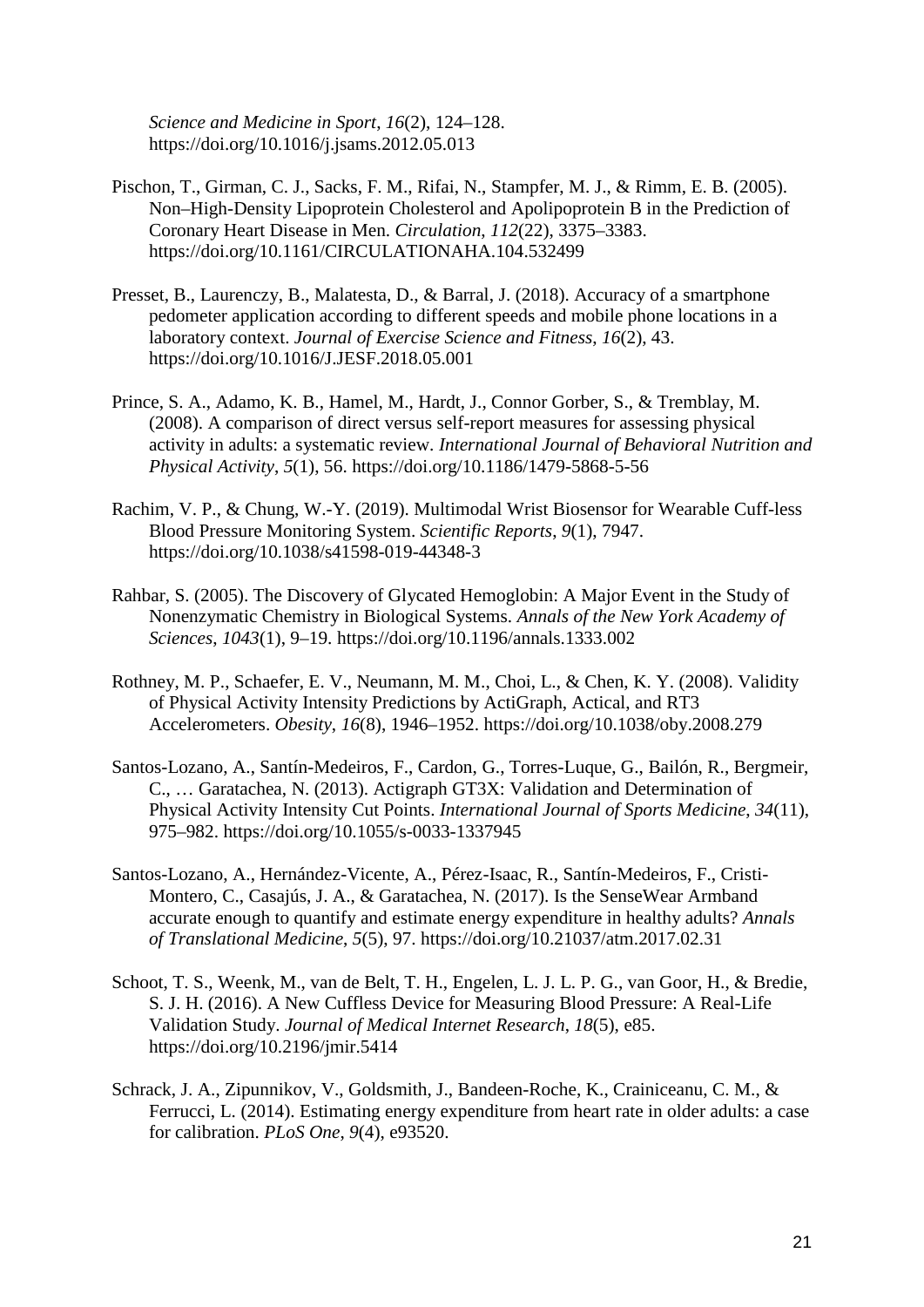- Schuch, F.B., Vancampfort, D., Firth., J., Rosenbaum., Ward, P.B., Silva, E., Hallgren, Dunn, AL., Deslandes, ., Fleck, MC., Carvalho, AF., & Stubbs, B., Schuch, F. B., Vancampfort, D., Firth, J., Rosenbaum, S., Ward, P. B., … Stubbs, B. (2018). Physical Activity and Incident Depression: A Meta-Analysis of Prospective Cohort Studies. *American Journal of Psychiatry*, *(in press)*(7), 631–648. https://doi.org/10.1176/appi.ajp.2018.17111194
- Sharma, M., Barbosa, K., Ho, V., Griggs, D., Ghirmai, T., Krishnan, S., … Cao, H. (2017). Cuff-Less and Continuous Blood Pressure Monitoring: A Methodological Review. *Technologies*, *5*(2), 21. https://doi.org/10.3390/technologies5020021
- Slinde, F., Bertz, F., Winkvist, A., Ellegård, L., Olausson, H., & Brekke, H. K. (2013). Energy expenditure by multisensor armband in overweight and obese lactating women validated by doubly labeled water. *Obesity*, *21*(11), 2231–2235. https://doi.org/10.1002/oby.20363
- Strath, S. J., Kaminsky, L. A., Ainsworth, B. E., Ekelund, U., Freedson, P. S., Gary, R. A., … Swartz, A. M. (2013). Guide to the Assessment of Physical Activity: Clinical and Research Applications. *Circulation*, *128*(20), 2259–2279. https://doi.org/10.1161/01.cir.0000435708.67487.da
- Swift, D. L., Lavie, C. J., Johannsen, N. M., Arena, R., Earnest, C. P., O'Keefe, J. H., … Church, T. S. (2013). Physical activity, cardiorespiratory fitness, and exercise training in primary and secondary coronary prevention. *Circulation Journal : Official Journal of the Japanese Circulation Society*, *77*(2), 281–292. Retrieved from http://www.ncbi.nlm.nih.gov/pubmed/23328449
- Tremblay, M. S., LeBlanc, A. G., Kho, M. E., Saunders, T. J., Larouche, R., Colley, R. C., … Gorber, S. (2011). Systematic review of sedentary behaviour and health indicators in school-aged children and youth. *International Journal of Behavioral Nutrition and Physical Activity*, *8*(1), 98. https://doi.org/10.1186/1479-5868-8-98
- Troiano, R. P., McClain, J. J., Brychta, R. J., & Chen, K. Y. (2014). Evolution of accelerometer methods for physical activity research. *British Journal of Sports Medicine*, *48*(13), 1019–1023. https://doi.org/10.1136/bjsports-2014-093546
- Trost, S. G., Mciver, K. L., & Pate, R. R. (2005). Conducting Accelerometer-Based Activity Assessments in Field-Based Research. *Medicine & Science in Sports & Exercise*, *37*(Supplement), S531–S543. https://doi.org/10.1249/01.mss.0000185657.86065.98
- Tsimikas, S., & Hall, J. L. (2012). Lipoprotein(a) as a Potential Causal Genetic Risk Factor of Cardiovascular Disease. *Journal of the American College of Cardiology*, *60*(8), 716– 721. https://doi.org/10.1016/j.jacc.2012.04.038
- Tudor-Locke, C., Williams, J. E., Reis, J. P., & Pluto, D. (2002). Utility of Pedometers for Assessing Physical Activity. *Sports Medicine*, *32*(12), 795–808. https://doi.org/10.2165/00007256-200232120-00004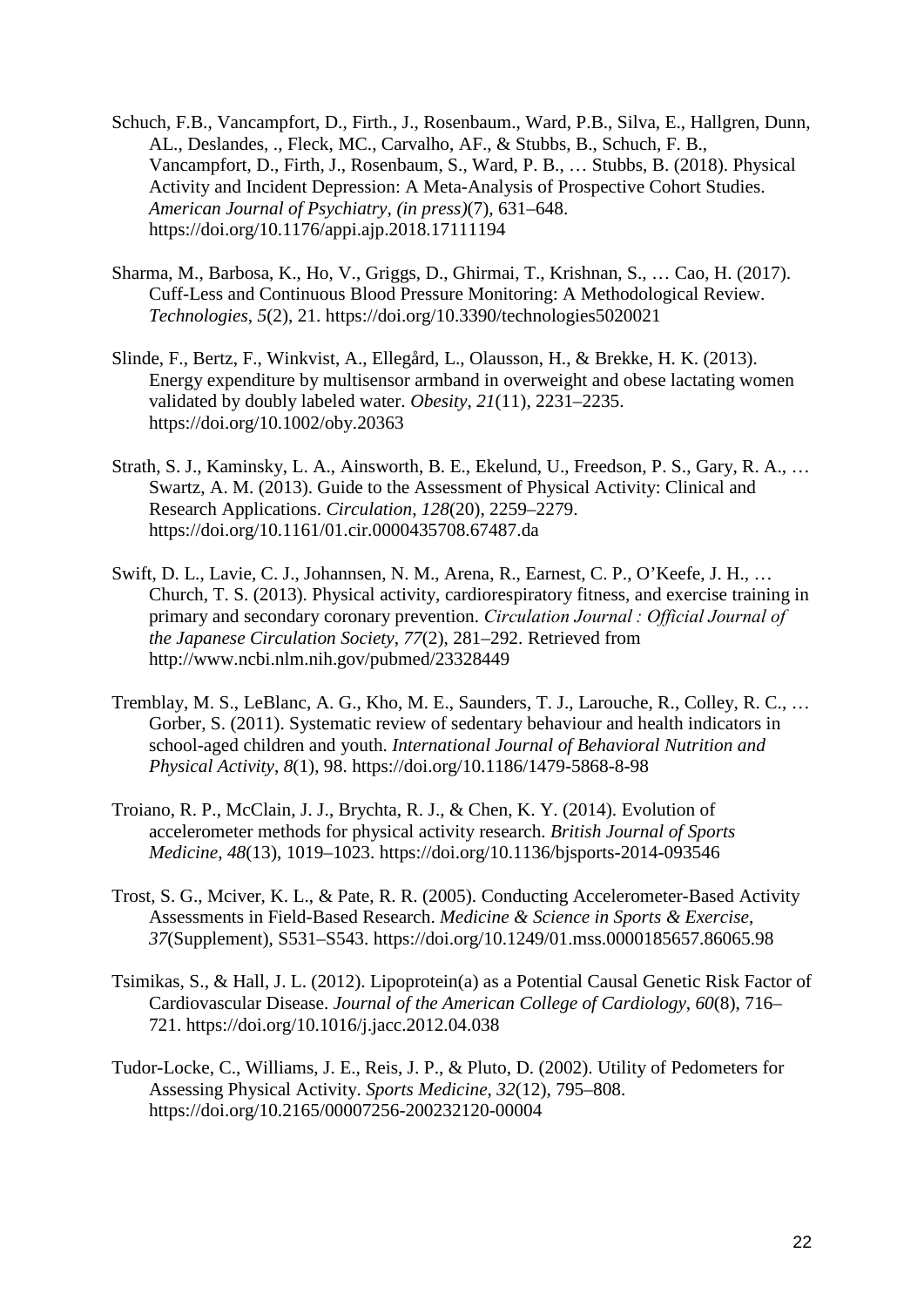- Tully, M. A., McBride, C., Heron, L., & Hunter, R. F. (2014). The validation of Fitbit Zip<sup>TM</sup> physical activity monitor as a measure of free-living physical activity. *BMC Research Notes*, *7*(1), 952. https://doi.org/10.1186/1756-0500-7-952
- van Poppel, M. N. M., Chinapaw, M. J. M., Mokkink, L. B., van Mechelen, W., & Terwee, C. B. (2010). Physical Activity Questionnaires for Adults. *Sports Medicine*, *40*(7), 565– 600. https://doi.org/10.2165/11531930-000000000-00000
- Vasan, R. S., Larson, M. G., Leip, E. P., Evans, J. C., O'Donnell, C. J., Kannel, W. B., & Levy, D. (2001). Impact of High-Normal Blood Pressure on the Risk of Cardiovascular Disease. *New England Journal of Medicine*, *345*(18), 1291–1297. https://doi.org/10.1056/NEJMoa003417
- Villars, C., Bergouignan, A., Dugas, J., Antoun, E., Schoeller, D. A., Roth, H., … Simon, C. (2012). Validity of combining heart rate and uniaxial acceleration to measure free-living physical activity energy expenditure in young men. *Journal of Applied Physiology*, *113*(11), 1763–1771. https://doi.org/10.1152/japplphysiol.01413.2011
- WHO. (2017). Cardiovascular diseases (CVDs). Retrieved June 3, 2019, from https://www.who.int/news-room/fact-sheets/detail/cardiovascular-diseases-(cvds)
- WHO | World Health Statistics 2018: Monitoring health for the SDGs. (2018). *WHO*. Retrieved from https://www.who.int/gho/publications/world\_health\_statistics/2018/en/
- Wijndaele, K., Westgate, K., Stephens, S. K., Blair, S. N., Bull, F. C., Chastin, S. F. M., … Healy, G. N. (2015). Utilization and Harmonization of Adult Accelerometry Data. *Medicine & Science in Sports & Exercise*, *47*(10), 2129–2139. https://doi.org/10.1249/MSS.0000000000000661
- Wilmot, E. G., Edwardson, C. L., Achana, F. A., Davies, M. J., Gorely, T., Gray, L. J., … Biddle, S. J. H. (2012). Sedentary time in adults and the association with diabetes, cardiovascular disease and death: systematic review and meta-analysis. *Diabetologia*, *55*(11), 2895–2905. https://doi.org/10.1007/s00125-012-2677-z
- Wilson, P. W. F., D'Agostino, R. B., Levy, D., Belanger, A. M., Silbershatz, H., & Kannel, W. B. (1998). Prediction of Coronary Heart Disease Using Risk Factor Categories. *Circulation*, *97*(18), 1837–1847. https://doi.org/10.1161/01.CIR.97.18.1837
- Wright, S. P., Hall Brown, T. S., Collier, S. R., & Sandberg, K. (2017). How consumer physical activity monitors could transform human physiology research. *American Journal of Physiology-Regulatory, Integrative and Comparative Physiology*, *312*(3), R358–R367. https://doi.org/10.1152/ajpregu.00349.2016
- Wu, W., Dasgupta, S., Ramirez, E. E., Peterson, C., & Norman, G. J. (2012). Classification accuracies of physical activities using smartphone motion sensors. *Journal of Medical Internet Research*, *14*(5), e130. https://doi.org/10.2196/jmir.2208
- Yoon, Y.-Z., Kang, J. M., Kwon, Y., Park, S., Noh, S., Kim, Y., … Hwang, S. W. (2018). Cuff-Less Blood Pressure Estimation Using Pulse Waveform Analysis and Pulse Arrival